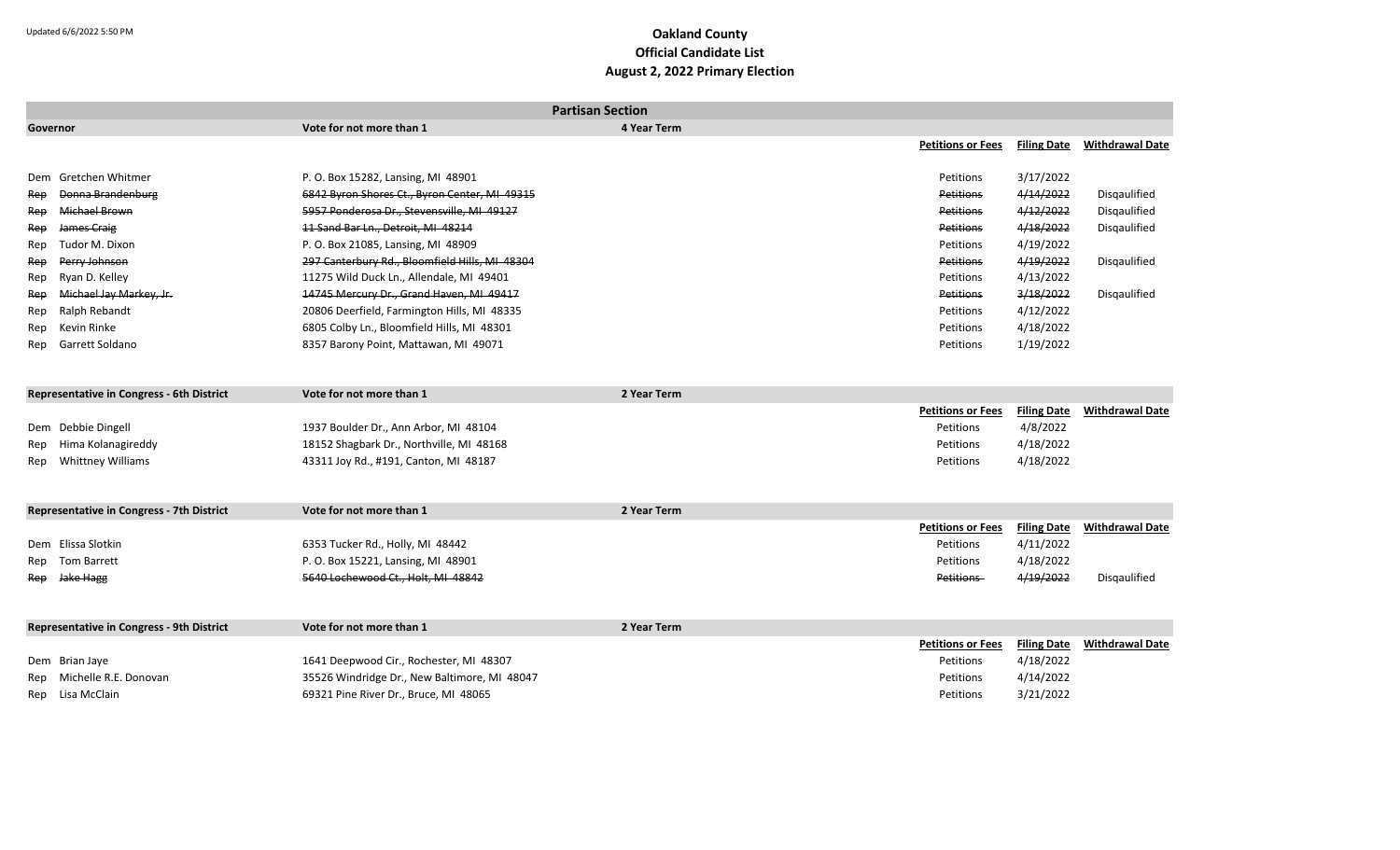|     | Representative in Congress - 10th District        | Vote for not more than 1                               | 2 Year Term    |                               |                          |                    |                        |
|-----|---------------------------------------------------|--------------------------------------------------------|----------------|-------------------------------|--------------------------|--------------------|------------------------|
|     |                                                   |                                                        |                |                               | <b>Petitions or Fees</b> | <b>Filing Date</b> | <b>Withdrawal Date</b> |
|     | Dem Huwaida Arraf                                 | 45836 Eden Dr., Macomb, MI 48044                       |                |                               | Petitions                | 4/13/2022          |                        |
|     | Dem Carl J. Marlinga                              | 5228 Caraway, Sterling Heights, MI 48314               |                |                               | Petitions                | 4/18/2022          |                        |
|     | Dem Rhonda Powell                                 | 365 Clinton River Dr., Mount Clemens, MI 48043         |                |                               | Petitions                | 4/18/2022          |                        |
|     | Dem Angela Rogensues                              | 13254 Common Rd., Warren, MI, 48088                    |                |                               | Petitions                | 4/18/2022          |                        |
|     | Dem Henry Yanez                                   | 14052 Bery Dr., Sterling Heights, MI 48312             |                |                               | Petitions                | 4/13/2022          |                        |
| Rep | John James                                        | 31525 Franklin Fairway St., Farmington Hills, MI 48334 |                |                               | Petitions                | 4/7/2022           |                        |
| Rep | Tony Marcinkewciz                                 | 47274 Brennan Dr., Macomb, MI 48044                    |                |                               | Petitions                | 4/14/2022          |                        |
|     | Representative in Congress - 11th District        | Vote for not more than 1                               | 2 Year Term    |                               |                          |                    |                        |
|     |                                                   |                                                        |                |                               | <b>Petitions or Fees</b> | <b>Filing Date</b> | <b>Withdrawal Date</b> |
|     | Dem Andy Levin                                    | 6015 Darramoor Rd., Bloomfield Hills, MI 48301         | (248) 808-1420 | info@andylevinforcongress.com | Petitions                | 4/5/2022           |                        |
|     | Dem Haley Stevens                                 | 4967 Coshocton Dr., Waterford, MI 48327                | (248) 703-8544 | haley.stevens@gmail.com       | Petitions                | 4/18/2022          |                        |
| Rep | Mark Ambrose                                      | 2840 Amberly Rd., Bloomfield Hills, MI 48301           | (310) 430-9304 | ma226@yahoo.com               | Petitions                | 4/19/2022          |                        |
| Rep | <b>Matthew DenOtter</b>                           | 5119 Highland Rd., #288, Waterford, MI 48327           | (248) 894-7024 | matthewdenotter@yahoo.com     | Petitions                | 4/13/2022          |                        |
| Rep | Gabi Grossbard                                    | 25428 Woodvilla, Southfield, MI 48075                  | (248) 794-9449 | votegabi@yahoo.com            | <b>Petitions</b>         | 4/19/2022          | Disqualified           |
|     | <b>Representative in Congress - 12th District</b> | Vote for not more than 1                               | 2 Year Term    |                               |                          |                    |                        |
|     |                                                   |                                                        |                |                               | <b>Petitions or Fees</b> | <b>Filing Date</b> | <b>Withdrawal Date</b> |
|     | Dem Kelly Garrett                                 | 18804 Lacrosse Ave., Lathrup Village, MI 48076         |                |                               | Petitions                | 4/13/2022          |                        |
|     | Dem Shanelle Jackson                              | 260 Hague, Unit #2, Detroit, MI 48202                  |                |                               | Petitions                | 4/19/2022          |                        |
|     | Dem Rashida Tlaib                                 | 4852 Avery St., Detroit, MI 48208                      |                |                               | Petitions                | 4/15/2022          |                        |
|     | Dem Janice Winfrey                                | 17224 Annchester Rd., Detroit, MI 48219                |                |                               | Petitions                | 3/31/2022          |                        |
| Rep | Steven Elliott                                    | 6551 Chatham Cir., Rochester Hills, MI 48306           |                |                               | Petitions                | 4/19/2022          |                        |
| Rep | James Hooper                                      | 36438 Six Mile Rd., Livonia, MI 48152                  |                |                               | Petitions                | 4/18/2022          |                        |
|     | Rep Hassan H. Nehme                               | 26827 Sheahan Dr., Dearborn Heights, MI 48127          |                |                               | Petitions                | 4/18/2022          |                        |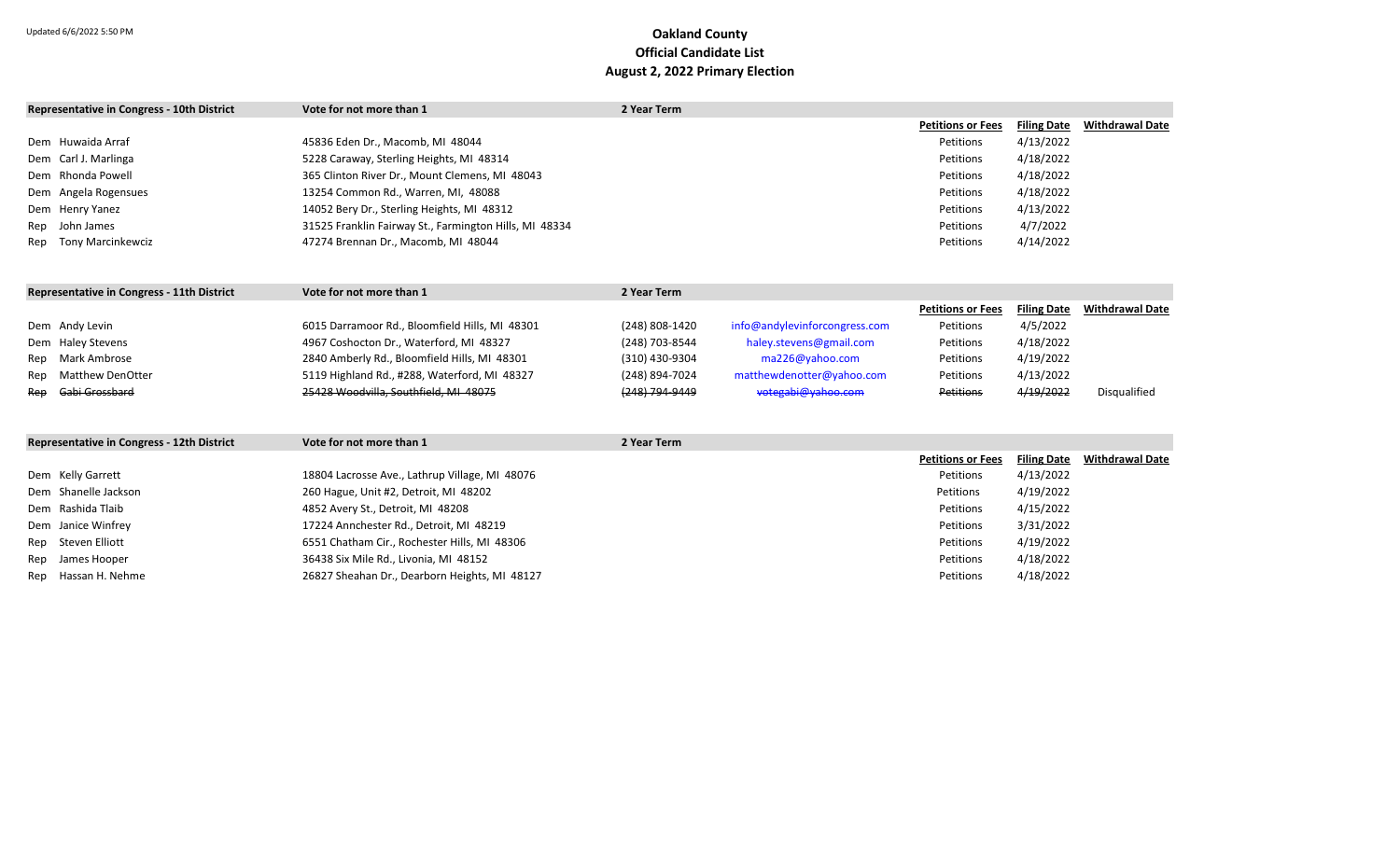| <b>State Senator - 3rd District</b> | Vote for not more than 1                         | 4 Year Term |                          |                    |                        |
|-------------------------------------|--------------------------------------------------|-------------|--------------------------|--------------------|------------------------|
|                                     |                                                  |             | <b>Petitions or Fees</b> | <b>Filing Date</b> | <b>Withdrawal Date</b> |
| Dem Stephanie Chang                 | 2900 E. Jefferson, #8, Detroit, MI 48207         |             | Fee                      | 3/16/2022          |                        |
| Dem Toinu Reeves                    | P. O. Box 498, Detroit, MI 48215                 |             | Fee                      | 4/15/2022          |                        |
| Dem Alberta Tinsley Talabi          | 2229 Pennsylvania, Detroit, MI 48214             |             | Fee                      | 4/19/2022          | Disqualified           |
| Dem John Ulai                       | 3020 Caniff, Hamtramck, MI 48212                 |             | Fee                      | 4/12/2022          | Withdrew               |
|                                     |                                                  |             |                          |                    |                        |
| <b>State Senator - 6th District</b> | Vote for not more than 1                         | 4 Year Term |                          |                    |                        |
|                                     |                                                  |             | <b>Petitions or Fees</b> | <b>Filing Date</b> | <b>Withdrawal Date</b> |
| Dem Betty Jean Alexander            | 14360 Asbury Park, Detroit, MI 48227             |             | Fee                      | 2/1/2022           | Disqualified           |
| Dem Vicki Barnett                   | 29271 Glencastle Ct., Farmington Hills, MI 48336 |             | Fee                      | 4/13/2022          |                        |
| Dem Darryl D. Brown                 | 15455 Warwick, Detroit, MI 48223                 |             | Fee                      | 3/11/2022          |                        |
| Dem Mary Cavanagh                   | 14965 Aubrey, Redford, MI 48239                  |             | Fee                      | 1/27/2022          |                        |
| Rep Ken Crider                      | 16724 Farmington Rd., Livonia, MI 48154          |             | Fee                      | 4/13/2022          |                        |
|                                     |                                                  |             |                          |                    |                        |
|                                     |                                                  |             |                          |                    |                        |

| State Senator - 7th District    | Vote for not more than 1                         | 4 Year Term |                          |                    |                 |
|---------------------------------|--------------------------------------------------|-------------|--------------------------|--------------------|-----------------|
|                                 |                                                  |             | <b>Petitions or Fees</b> | <b>Filing Date</b> | Withdrawal Date |
| Dem Ryan Foster                 | 17137 Jeanette St., Southfield, MI 48075         |             | Fee                      | 1/7/2022           |                 |
| <del>Dem Vernon R. Molnar</del> | 1225 University Dr., Pontiac, MI 48342           |             | Fee                      | 2/15/2022          | Disqualified    |
| Dem Jeremy Moss                 | 18405 Melrose Ave., Southfield, MI 48075         |             | Fee                      | 3/9/2022           |                 |
| Rep Corinne Khederian           | 441 N. Glenhurst Dr., Bloomfield Hills, MI 48301 |             | Fee                      | 4/19/2022          |                 |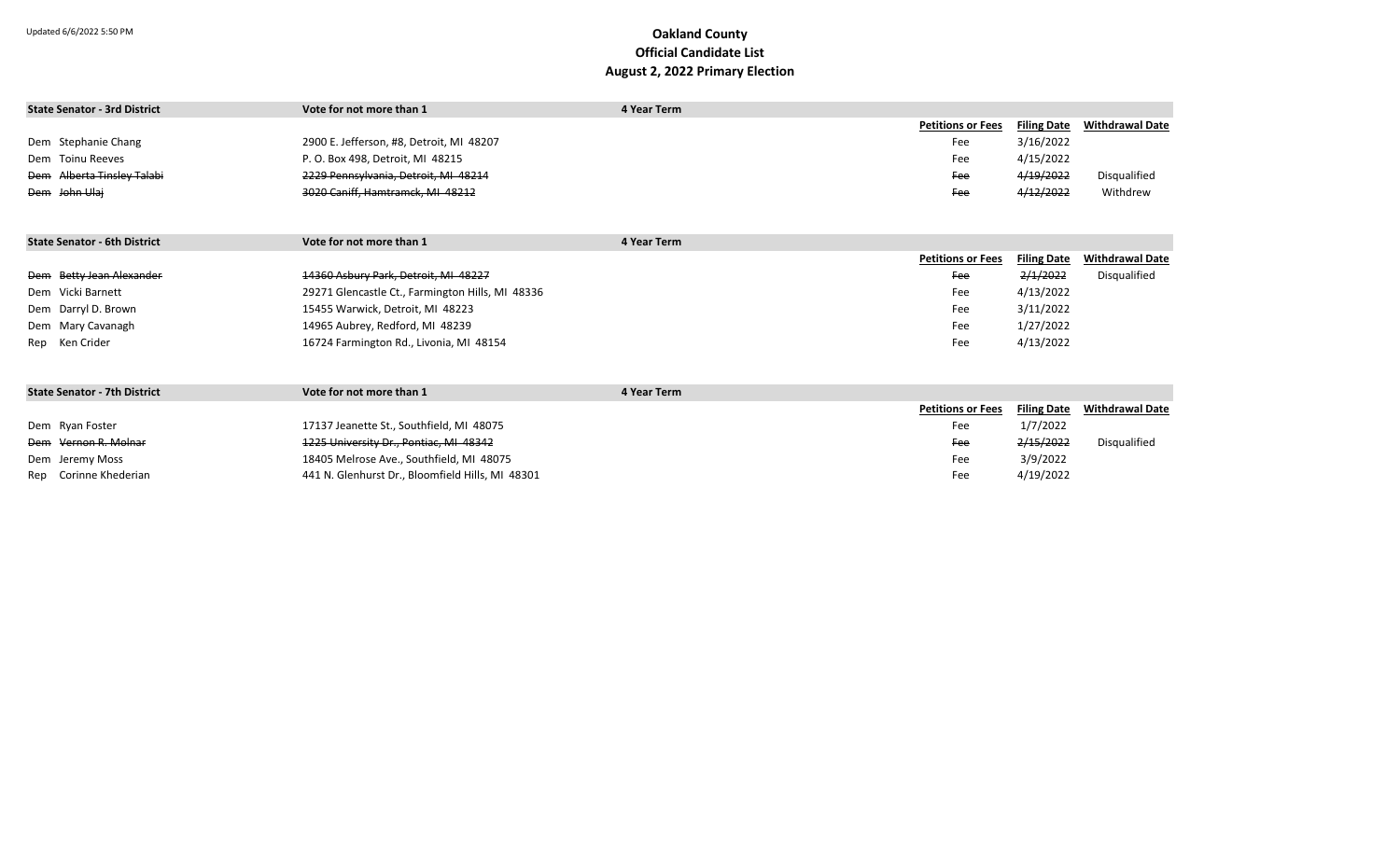|     | <b>State Senator - 8th District</b>  | Vote for not more than 1                       | 4 Year Term        |                        |                          |                    |                        |
|-----|--------------------------------------|------------------------------------------------|--------------------|------------------------|--------------------------|--------------------|------------------------|
|     |                                      |                                                |                    |                        | <b>Petitions or Fees</b> | <b>Filing Date</b> | <b>Withdrawal Date</b> |
|     | Dem Marshall Bullock II              | 17547 Parkside, Detroit, MI 48221              |                    |                        | Fee                      | 3/1/2022           |                        |
|     | Dem Mallory McMorrow                 | P. O. Box 2136, Royal Oak, MI 48068            |                    |                        | Fee                      | 3/24/2022          |                        |
| Rep | Brandon Ronald Simpson               | 14386 Coyle St., Detroit, MI 48227             |                    |                        | Fee                      | 2/8/2022           |                        |
|     |                                      |                                                |                    |                        |                          |                    |                        |
|     |                                      |                                                |                    |                        |                          |                    |                        |
|     | <b>State Senator - 9th District</b>  | Vote for not more than 1                       | 4 Year Term        |                        |                          |                    |                        |
|     |                                      |                                                |                    |                        | <b>Petitions or Fees</b> | <b>Filing Date</b> | <b>Withdrawal Date</b> |
|     | Dem Padma Kuppa                      | P. O. Box 1874, Troy, MI 48099                 |                    |                        | Fee                      | 4/12/2022          |                        |
| Rep | Martin Howrylak                      | 2233 Zenia Dr., Troy, MI 48083                 |                    |                        | <b>Fee</b>               | 4/19/2022          | Withdrew               |
| Rep | Michael Webber                       | 2315 Cumberland Rd., Rochester Hills, MI 48307 |                    |                        | Fee                      | 3/3/2022           |                        |
|     |                                      |                                                |                    |                        |                          |                    |                        |
|     |                                      |                                                |                    |                        |                          |                    |                        |
|     | <b>State Senator - 13th District</b> | Vote for not more than 1                       | 4 Year Term        |                        |                          |                    |                        |
|     |                                      |                                                |                    |                        | <b>Petitions or Fees</b> | <b>Filing Date</b> | <b>Withdrawal Date</b> |
|     | Dem Rosemary K. Bayer                | 2961 Prynne St., #5, Keego Harbor, MI 48320    |                    |                        | Fee                      | 3/24/2022          |                        |
| Rep | Klint Kesto                          | 106 W. Allegan, #200, Lansing, MI 48933        |                    |                        | Fee                      | 3/24/2022          | Withdrew               |
| Rep | Jason Rhines                         | 17994 Stonebrook Dr., Northville, MI 48168     |                    |                        | Fee                      | 4/18/2022          |                        |
| Rep | <b>Brian Williams</b>                | 143 Cadycenter, #121, Northville, MI 48167     |                    |                        | Fee                      | 4/13/2022          |                        |
|     |                                      |                                                |                    |                        |                          |                    |                        |
|     | <b>State Senator - 22nd District</b> | Vote for not more than 1                       | <b>4 Year Term</b> |                        |                          |                    |                        |
|     |                                      |                                                |                    |                        |                          | <b>Filing Date</b> | <b>Withdrawal Date</b> |
|     | Dem Jordan Genso                     |                                                |                    |                        | <b>Petitions or Fees</b> |                    |                        |
|     |                                      | 1628 Woodlake Cir., Brighton, MI 48116         |                    |                        | Fee                      | 4/12/2022          |                        |
| Rep | Mike Detmer                          | 1812 Gilmore St., Howell, MI 48855             |                    |                        | Fee                      | 4/6/2022           |                        |
| Rep | Lana L. Theis                        | 12149 Larkins Rd., Brighton, MI 48114          |                    |                        | Fee                      | 3/3/2022           |                        |
|     |                                      |                                                |                    |                        |                          |                    |                        |
|     | <b>State Senator - 23rd District</b> | Vote for not more than 1                       | <b>4 Year Term</b> |                        |                          |                    |                        |
|     |                                      |                                                |                    |                        | <b>Petitions or Fees</b> | <b>Filing Date</b> | <b>Withdrawal Date</b> |
|     | Dem Sarah Anthony                    | 505 Wendover, Lansing, MI 48906                |                    |                        | Fee                      | 9/2/2021           | Withdrew               |
|     | Dem Una Hepburn                      | 10179 King Rd., Davisburg, MI 48350            | (248) 321-3529     | unavmcd@outlook.com    | Fee                      | 4/19/2022          |                        |
|     | Dem Michael J. Wiese                 | 4418 Philip Ln., Commerce, MI 48382            | (313) 570-4311     | mwiese1130@hotmail.com | Fee                      | 4/19/2022          |                        |
|     | Rep Jim Runestad                     | 2210 Teggerdine Rd., White Lake, MI 48386      | (248) 802-5500     | jim.run@comcast.net    | Fee                      | 4/5/2022           |                        |
|     |                                      |                                                |                    |                        |                          |                    |                        |
|     |                                      |                                                |                    |                        |                          |                    |                        |
|     | <b>State Senator - 24th District</b> | Vote for not more than 1                       | <b>4 Year Term</b> |                        |                          |                    |                        |
|     |                                      |                                                |                    |                        |                          |                    |                        |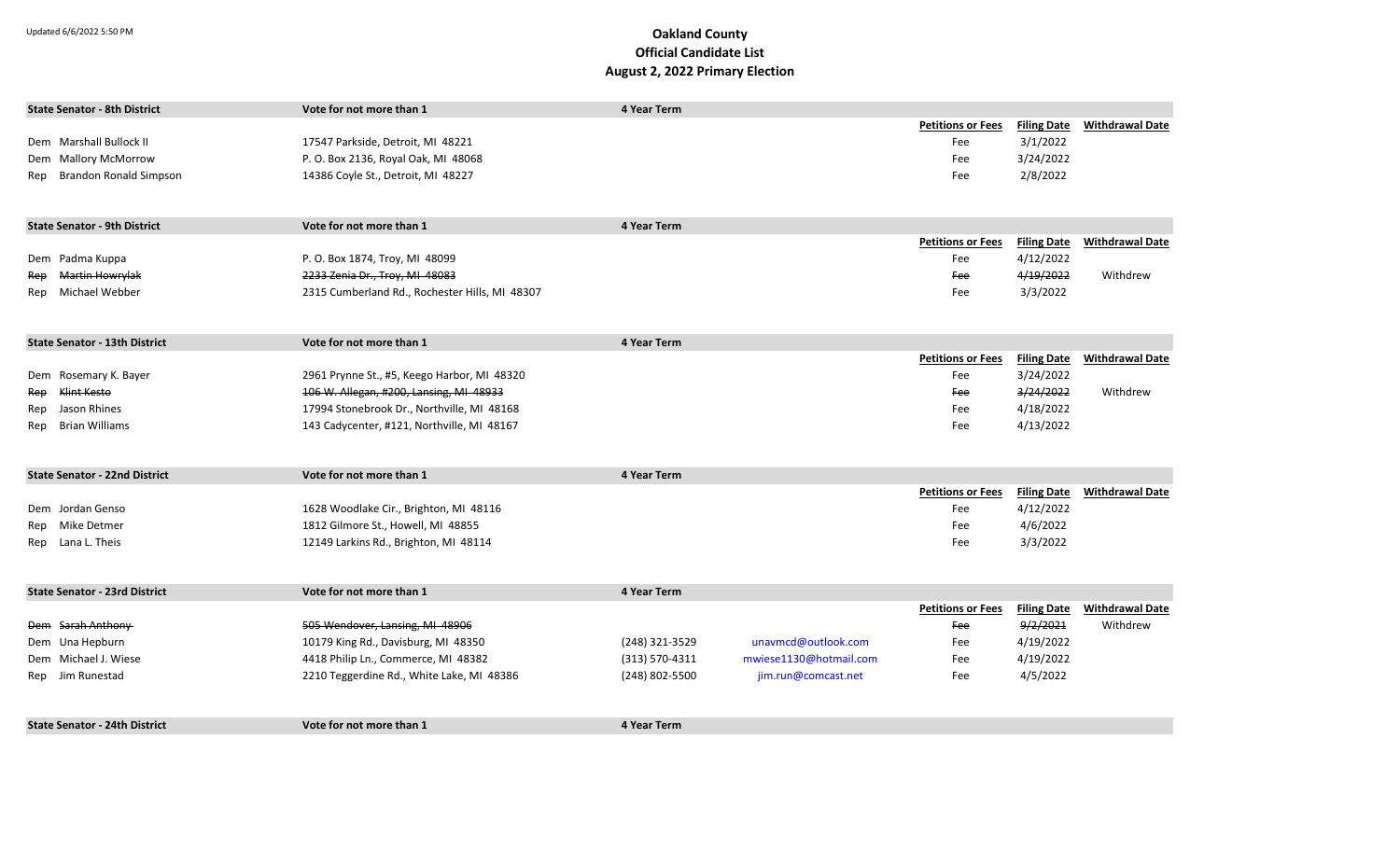|                        |                                       | Petitions or Fees Filing Date Withdrawal Date |           |          |
|------------------------|---------------------------------------|-----------------------------------------------|-----------|----------|
| Dem Theresa J. Fougnie | 3836 Bristol Ct., Clarkston, MI 48348 |                                               | 4/14/2022 |          |
| Rep Ruth Johnson       | 8500 Gail Dr., Holly, MI 48442        | Fee                                           | 3/4/2022  |          |
| Rep Douglas C. Wozniak | 53831 Whitby Way, Shelby, MI 48316    | Fee                                           | 2/23/2022 | Withdrew |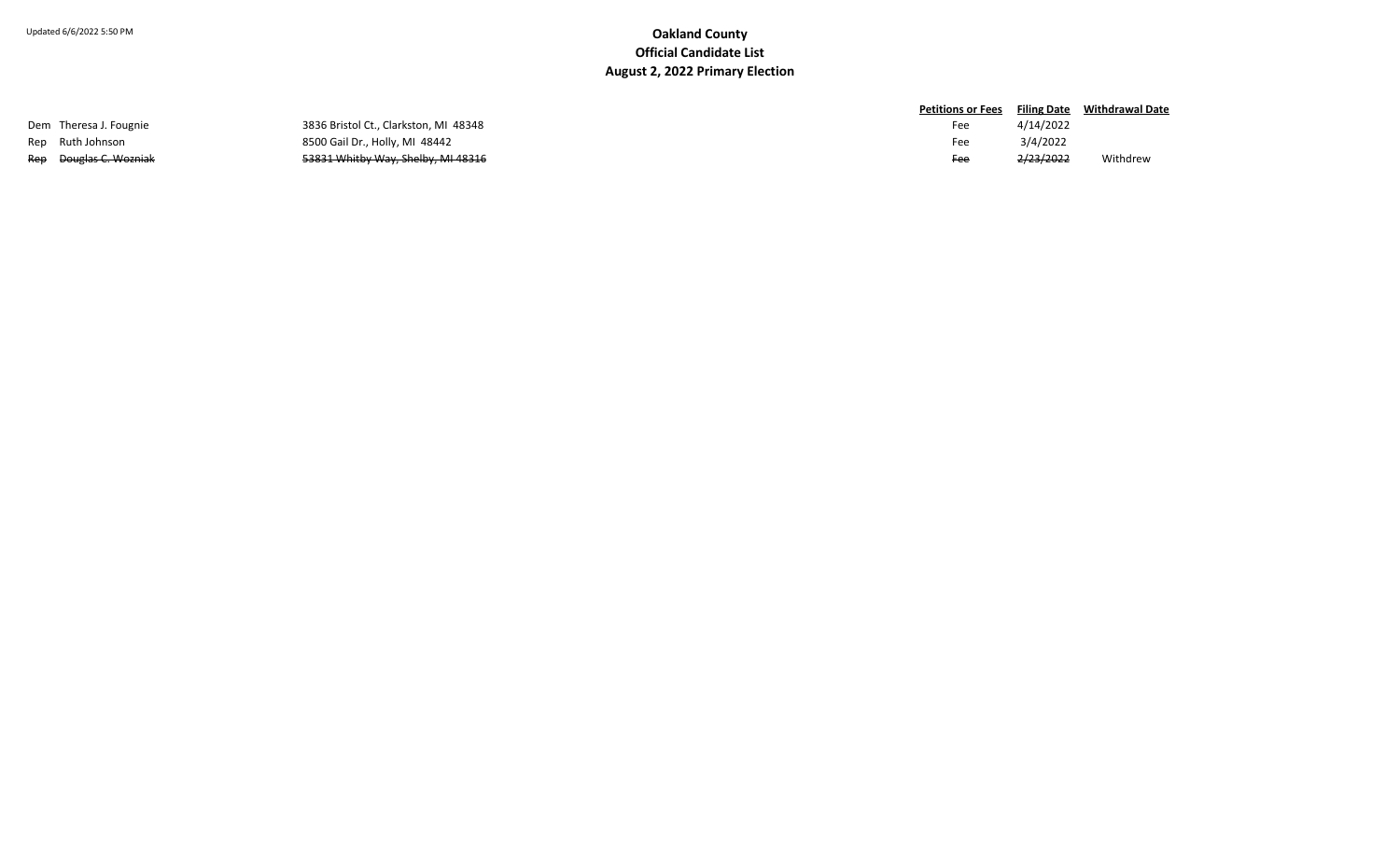| Representative in State Legislature - 5th District | Vote for not more than 1                             | 2 Year Term |                          |                    |                        |
|----------------------------------------------------|------------------------------------------------------|-------------|--------------------------|--------------------|------------------------|
|                                                    |                                                      |             | <b>Petitions or Fees</b> | <b>Filing Date</b> | <b>Withdrawal Date</b> |
| Dem Reggie Reg Davis                               | 20100 Fenmore, Detroit, MI 48235                     |             | Fee                      | 3/21/2022          |                        |
| Dem Steele P. Hughes                               | 20213 Strathmoor St., Detroit, MI 48235              |             | Fee                      | 4/14/2022          |                        |
| Dem Ksenia Milstein                                | 14400 Labelle St., Oak Park, MI 48237                |             | Fee                      | 3/29/2022          |                        |
| Dem Natalie Price                                  | 2428 Phillips Ave., Berkley, MI 48072                |             | Fee                      | 4/5/2022           |                        |
| Dem Michelle Wooddell                              | 30431 Ventura, Southfield, MI 48076                  |             | Fee                      | 4/5/2022           |                        |
| Keith Albertie<br>Rep                              | 239 Suffield Ave., Birmingham, MI 48009              |             | Fee                      | 4/19/2022          |                        |
| <del>Luke Joseph</del><br>Rep                      | 6632 Telegraph Rd., #155, Bloomfield Hills, MI 48301 |             | Fee                      | 4/18/2022          | Withdrew               |
| Paul Taros<br>Rep                                  | 1288 Bird Ave., Birmingham, MI 48009                 |             | Fee                      | 4/19/2022          |                        |
| Representative in State Legislature - 6th District | Vote for not more than 1                             | 2 Year Term |                          |                    |                        |
|                                                    |                                                      |             | <b>Petitions or Fees</b> | <b>Filing Date</b> | <b>Withdrawal Date</b> |
| Dem Danielle C. Hall                               | 19494 Cherrylawn, Detroit, MI 48221                  |             | Fee                      | 4/18/2022          |                        |
| Dem Myya Jones                                     | 17400 San Juan, Detroit, MI 48221                    |             | Fee                      | 4/19/2022          |                        |
| Dem Roy McCalister, Jr.                            | 4664 W. Outer Dr., Detroit, MI 48235                 |             | <b>Fee</b>               | 2/16/2022          | Withdrew               |
| Dem Mark Murphy                                    | 23041 Eastwood St., Oak Park, MI 48237               |             | Fee                      | 4/18/2022          |                        |
| Dem Regina Weiss                                   | 23470 Majestic St., Oak Park, MI 48237               |             | Fee                      | 1/27/2022          |                        |
| Rep Charles T. Villerot                            | 1917 Clawson Ave., Royal Oak, MI 48073               |             | Fee                      | 4/19/2022          |                        |
| Representative in State Legislature - 7th District | Vote for not more than 1                             | 2 Year Term |                          |                    |                        |
|                                                    |                                                      |             | <b>Petitions or Fees</b> | <b>Filing Date</b> | <b>Withdrawal Date</b> |
| Dem Kimberly Hill Knott                            | 19391 Warrington Dr., Detroit, MI 48221              |             | Fee                      | 4/1/2022           | Withdrew               |
| Dem Melanie Macey                                  | 729 N. Wilson Ave., Royal Oak, MI 48067              |             | Fee                      | 3/24/2022          |                        |
| Dem Grant Rivet                                    | 1415 W. Farnum Ave., Royal Oak, MI 48067             |             | Fee                      | 4/14/2022          |                        |
| Dem Helena Scott                                   | 2648 Oakman Ct., Detroit, MI 48238                   |             | Fee                      | 4/4/2022           |                        |
| Rep Ronald Cole                                    | 1690 W. Grand. Detroit. MI 48238                     |             | <b>Fee</b>               | 4/19/2022          | Disqualified           |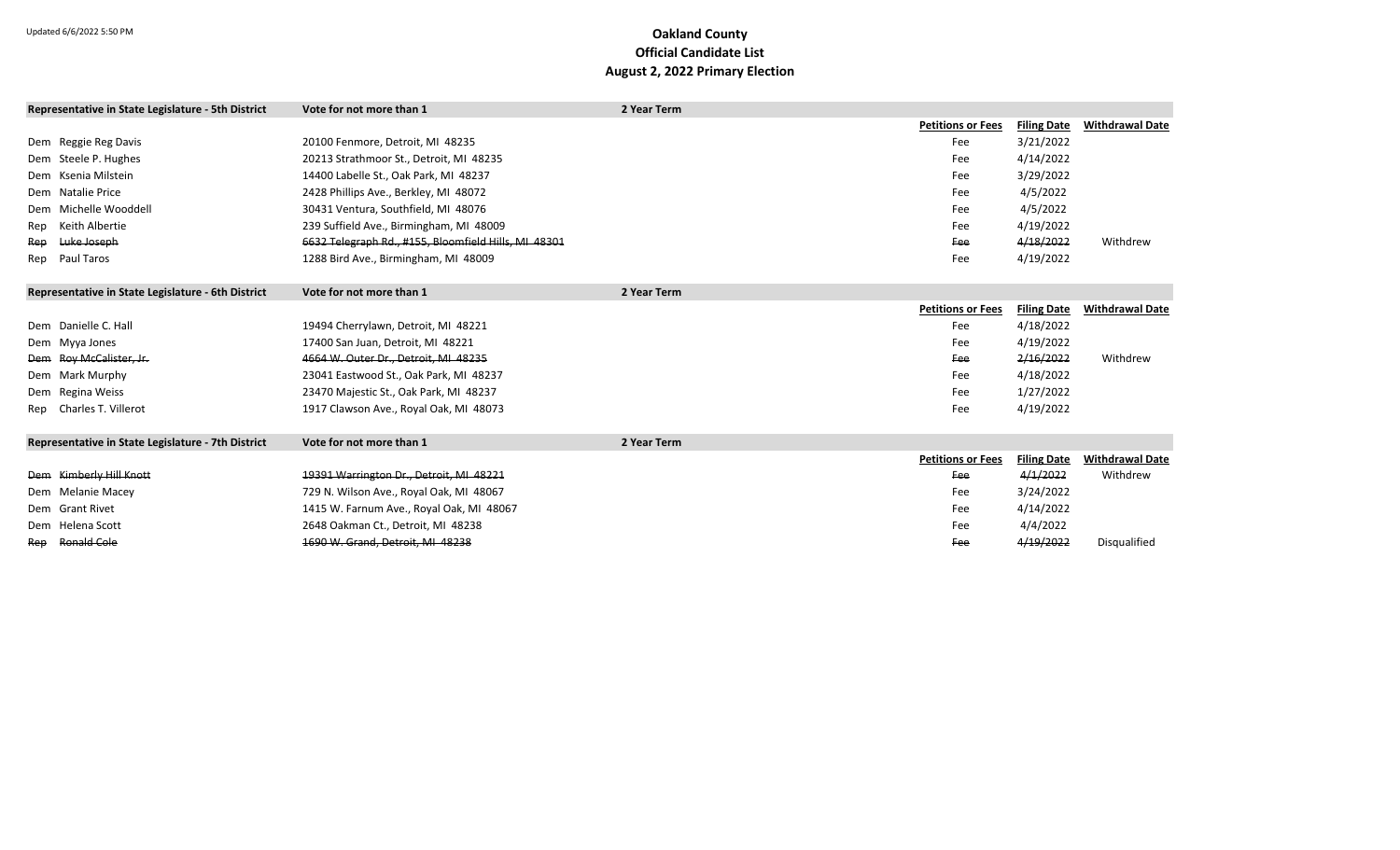| Representative in State Legislature - 8th District  | Vote for not more than 1                                      | 2 Year Term      |                                  |                          |                    |                        |
|-----------------------------------------------------|---------------------------------------------------------------|------------------|----------------------------------|--------------------------|--------------------|------------------------|
|                                                     |                                                               |                  |                                  | <b>Petitions or Fees</b> | <b>Filing Date</b> | <b>Withdrawal Date</b> |
| Dem Durrel K. Douglas                               | 607 Shelby, #713, Detroit, MI 48226                           |                  |                                  | Fee                      | 3/14/2022          |                        |
| Dem Ernest Little                                   | P. O. Box 2494, Detroit, MI 48202                             |                  |                                  | Fee                      | 3/3/2022           |                        |
| Dem Mike McFall                                     | 1405 E. Madge Ave., Hazel Park, MI 48030                      |                  |                                  | Fee                      | 1/24/2022          |                        |
| Dem Ryan Nelson                                     | 633 Prentis St., #48, Detroit, MI 48201                       |                  |                                  | Fee                      | 4/18/2022          |                        |
| Dem David M. Soltis                                 | 29203 Tessmer Ct., Madison Heights, MI 48071                  |                  |                                  | Fee                      | 4/15/2022          |                        |
| Robert Noble<br>Rep                                 | 637 Tanglewood Dr., Madison Heights, MI 48071                 |                  |                                  | Fee                      | 3/9/2022           |                        |
| Rep Attie Pollard                                   | 13725 John R St., Apt 514, Highland Park, MI 48203            |                  |                                  | Fee                      | 3/15/2022          |                        |
| Representative in State Legislature - 18th District | Vote for not more than 1                                      | 2 Year Term      |                                  |                          |                    |                        |
|                                                     |                                                               |                  |                                  | <b>Petitions or Fees</b> | <b>Filing Date</b> | <b>Withdrawal Date</b> |
| Dem Jason Hoskins                                   | P. O. Box 2125, Southfield, MI 48037                          | $(248)$ 256-5001 | votehoskins@gmail.com            | Fee                      | 4/15/2022          |                        |
| Dem Caprice A. Jackson                              | 5000 Town Center, Ste. 607, Southfield, MI 48075              | (248) 403-4217   | jackson4staterep@gmail.com       | Fee                      | 4/14/2022          |                        |
| Wendy Webster Jackson<br>Rep                        | 24990 Samoset Trl., Southfield, MI 48033                      | $(313)$ 918-7000 |                                  | Fee                      | 4/8/2022           |                        |
|                                                     |                                                               |                  |                                  |                          |                    |                        |
|                                                     |                                                               |                  |                                  |                          |                    |                        |
| Representative in State Legislature - 19th District | Vote for not more than 1                                      | 2 Year Term      |                                  |                          |                    |                        |
|                                                     |                                                               |                  |                                  | <b>Petitions or Fees</b> | <b>Filing Date</b> | <b>Withdrawal Date</b> |
| Dem Samantha Steckloff                              | 31176 Country Way, Farmington Hills, MI 48331                 | (248) 227-9643   | samsteck@gmail.com               | Fee                      | 2/28/2022          |                        |
| Anthony Paesano<br>Rep                              | 1524 Sandringham Way, Bloomfield Hills, MI 48301              | (248) 320-8067   | anthony@paesanoformichigan.com   | Fee                      | 2/24/2022          |                        |
| Carolyn E. Shettler<br>Reo                          | 36700 Tanglewood Ln., Farmington Hills, MI 48331              | $(248)$ 219-4898 | cshettle@gmail.com               | <b>Fee</b>               | 2/28/2022          | Withdrew               |
|                                                     |                                                               |                  |                                  |                          |                    |                        |
| Representative in State Legislature - 20th District | Vote for not more than 1                                      | 2 Year Term      |                                  |                          |                    |                        |
|                                                     |                                                               |                  |                                  | <b>Petitions or Fees</b> | <b>Filing Date</b> | <b>Withdrawal Date</b> |
| Dem Noah Arbit                                      | P. O. Box 253005, West Bloomfield, MI 48325                   | (248) 419-9022   | noah@noahformi.com               | Fee                      | 4/13/2022          |                        |
| Dem Ken Ferguson                                    | 5055 Patrick Rd., West Bloomfield, MI 48322                   | (586) 675-5511   | kennethferguson1002@yahoo.com    | Fee                      | 1/10/2022          |                        |
| Dem James Sklar                                     | 5591 Wild Ridge Ln., West Bloomfield, MI 48322                | (248) 953-5577   | jtsklar@gmail.com                | Fee                      | 3/14/2022          |                        |
| Albert Mansour<br>Rep                               | 7553 Greenway Ln., West Bloomfield, MI 48324                  | (248) 444-5700   | friendsofalbertmansour@gmail.com | Fee                      | 4/18/2022          |                        |
| Diana Theresa Mohyi<br>Rep                          | 4301 Orchard Lk. Rd., Ste. 180-169, West Bloomfield, MI 48323 | (248) 910-6352   | diana@electdianamohyi.com        | Fee                      | 4/12/2022          |                        |
| Cathryn Neracher<br>Rep-                            | P. O. Box 5393, Plymouth, MI 48170                            |                  |                                  | <b>Fee</b>               | 6/8/2021           | Withdrew               |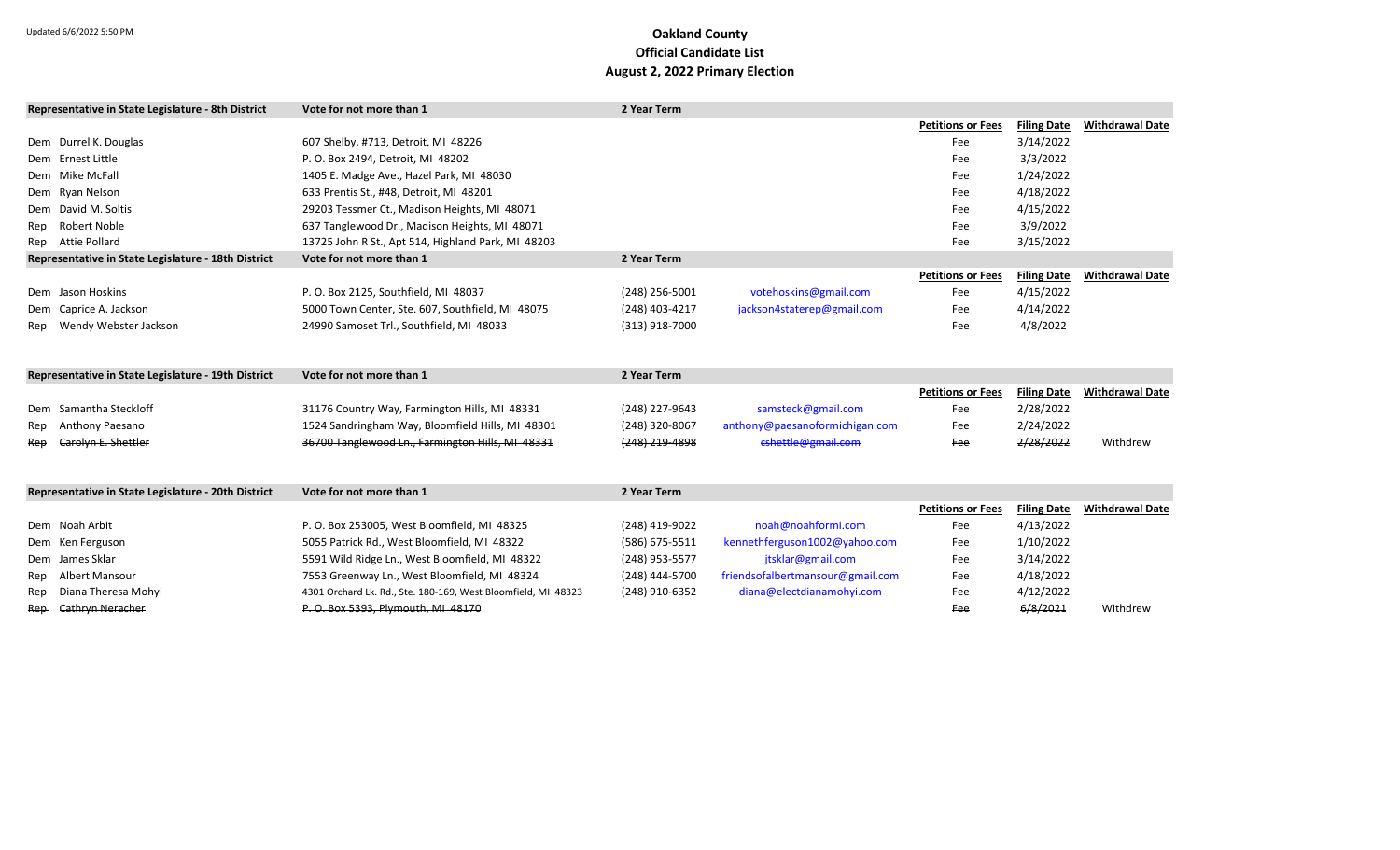|     | Representative in State Legislature - 21st District | Vote for not more than 1                      | 2 Year Term    |                                     |                          |                    |                        |
|-----|-----------------------------------------------------|-----------------------------------------------|----------------|-------------------------------------|--------------------------|--------------------|------------------------|
|     |                                                     |                                               |                |                                     | <b>Petitions or Fees</b> | <b>Filing Date</b> | <b>Withdrawal Date</b> |
|     | Dem Kelly Breen                                     | 242 Linhart St., Novi, MI 48377               | (734) 673-4413 | hello@kellybreen.com                | Fee                      | 2/25/2022          |                        |
| Rep | Daniel Lawless                                      | 22639 Heatherwoode, Novi, MI 48375            | (248) 821-6306 | dan@daniellawless.com               | Fee                      | 4/14/2022          |                        |
| Rep | David Staudt                                        | 23715 Nilan Dr., Novi, MI 48375               | (248) 561-5055 | dave@electdavestaudt.com            | Fee                      | 3/14/2022          |                        |
|     | Representative in State Legislature - 23rd District | Vote for not more than 1                      | 2 Year Term    |                                     |                          |                    |                        |
|     |                                                     |                                               |                |                                     | <b>Petitions or Fees</b> | <b>Filing Date</b> | <b>Withdrawal Date</b> |
|     | Dem Jason Morgan                                    | 416 E. Huron St., Apt. 4, Ann Arbor, MI 48104 |                |                                     | Fee                      | 3/23/2022          |                        |
|     | Rep Richard L. Sharland                             | 48121 N. Territorial, Plymouth, MI 48170      |                |                                     | Fee                      | 4/19/2022          |                        |
|     | Representative in State Legislature - 49th District | Vote for not more than 1                      | 2 Year Term    |                                     |                          |                    |                        |
|     |                                                     |                                               |                |                                     | <b>Petitions or Fees</b> | <b>Filing Date</b> | <b>Withdrawal Date</b> |
|     | Dem Christina M. Kafkakis                           | 9659 Alger Dr., Brighton, MI 48114            |                |                                     | Fee                      | 3/9/2022           |                        |
| Rep | Ann Bollin                                          | 100 Orndorf, 1435, Brighton, MI 48116         |                |                                     | Fee                      | 3/3/2022           |                        |
| Rep | Chase Turner                                        | 9388 Wendover Ct., Brighton, MI 48116         |                |                                     | Fee                      | 2/11/2022          | Disqualified           |
|     | Representative in State Legislature - 51st District | Vote for not more than 1                      | 2 Year Term    |                                     |                          |                    |                        |
|     |                                                     |                                               |                |                                     | <b>Petitions or Fees</b> | <b>Filing Date</b> | <b>Withdrawal Date</b> |
|     | Dem Sarah May-Seward                                | 1250 Dolane Blvd., White Lake, MI 48383       | (248) 872-5317 | sarahmay.whitelake@gmail.com        | Fee                      | 1/12/2022          |                        |
|     | Rep Matt Maddock                                    | 1150 S. Milford Rd., Milford, MI 48381        | (248) 866-0541 | mattandmeshawn@comcast.net          | Fee                      | 3/4/2022           |                        |
|     | Representative in State Legislature - 52nd District | Vote for not more than 1                      | 2 Year Term    |                                     |                          |                    |                        |
|     |                                                     |                                               |                |                                     | <b>Petitions or Fees</b> | <b>Filing Date</b> | <b>Withdrawal Date</b> |
|     | Dem Robin McGregor                                  | 2629 Caterham Dr., Waterford, MI 48329        | (248) 660-0144 | committeetoelectrmcgregor@gmail.com | Fee                      | 4/7/2022           |                        |
|     | Rep Mike Harris                                     | 5898 Chestnut Hill Dr., Clarkston, MI 48346   | (248) 431-6036 | vote@electmikeharris.com            | Fee                      | 3/15/2022          |                        |
|     | Representative in State Legislature - 53rd District | Vote for not more than 1                      | 2 Year Term    |                                     |                          |                    |                        |
|     |                                                     |                                               |                |                                     | <b>Petitions or Fees</b> | <b>Filing Date</b> | <b>Withdrawal Date</b> |
|     | Dem Brenda Carter                                   | 86 W. Yale Ave., Pontiac, MI 48340            | (248) 521-9632 | brendajcarter29@gmail.com           | Fee                      | 1/18/2022          |                        |
| Rep | Anthony M. Bartolotta                               | 2915 Voorheis Rd., Waterford, MI 48328        | (248) 980-4677 |                                     | Fee                      | 4/19/2022          |                        |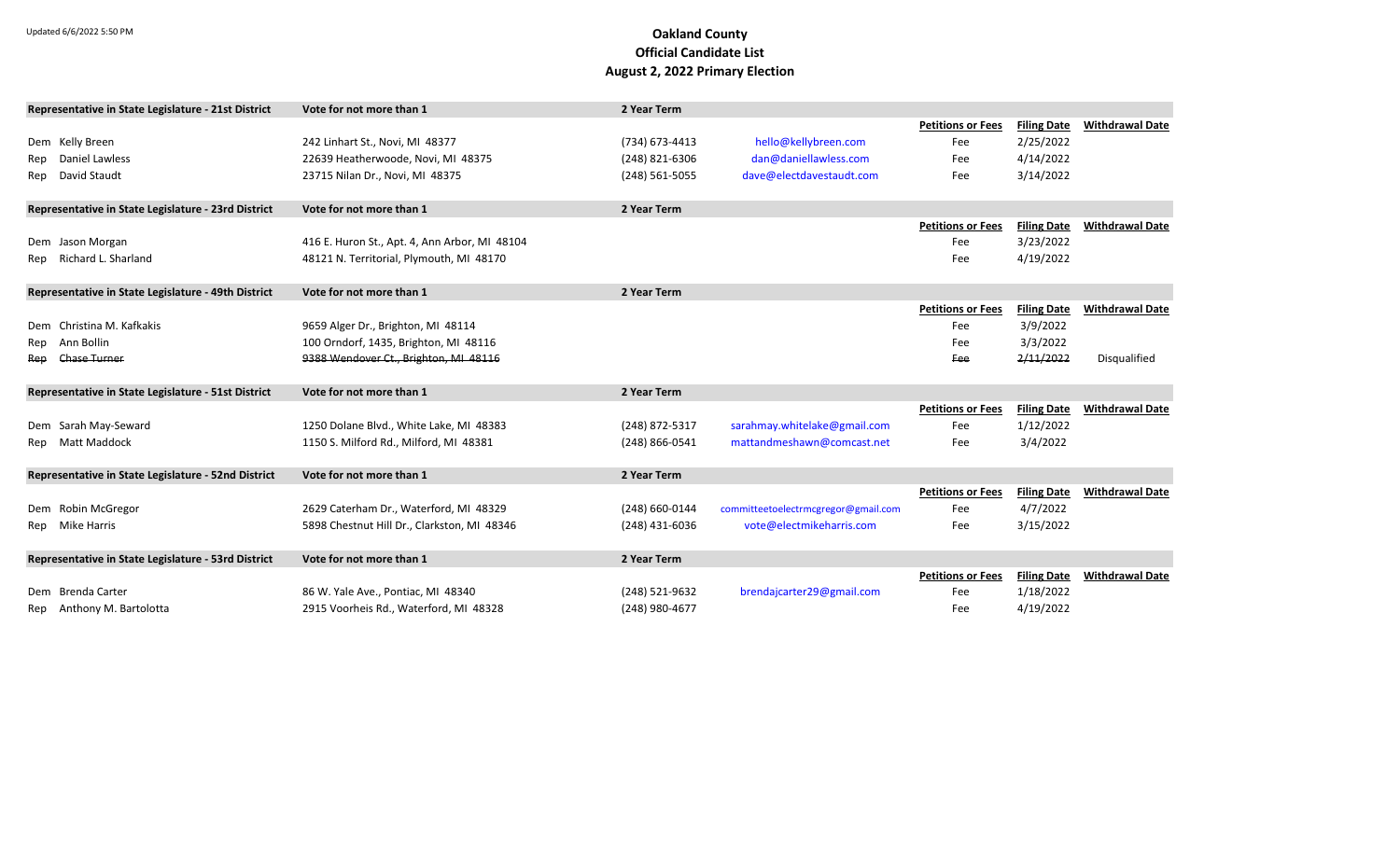| Vote for not more than 1                          | 2 Year Term        |                               |                          |                    |                        |
|---------------------------------------------------|--------------------|-------------------------------|--------------------------|--------------------|------------------------|
|                                                   |                    |                               |                          |                    |                        |
|                                                   |                    |                               | <b>Petitions or Fees</b> | <b>Filing Date</b> | <b>Withdrawal Date</b> |
| P. O. Box 157, Bloomfield Hills, MI 48304         | (248) 207-4376     | stephanie@stephaniefakih.com  | Fee                      | 4/12/2022          |                        |
| P.O. Box 755, Bloomfield Hills, MI 48303          | $(810) 666 - 2316$ | gersonmirep@yahoo.com         | Fee                      | 2/22/2022          |                        |
| 7482 Roxbury Dr., Ypsilanti, MI 48197             |                    |                               | Fee                      | 4/2/2021           | Disqualified           |
| 1717 Heron Ridge Dr., Bloomfield Hills, MI 48302  | (248) 931-5199     | shadiamartini@yahoo.com       | Fee                      | 2/11/2022          |                        |
| 57 Franklin Wright Blvd., Lake Orion, MI 48362    | (248) 505-1188     | goldenbayinc@comcast.net      | Fee                      | 4/8/2022           |                        |
| P. O. Box 826, Lake Orion, MI 48361               | (248) 884-1134     | donnitsteele@gmail.com        | Fee                      | 1/28/2022          |                        |
| 2025 West View Ct., Lake Orion, MI 48360          | $(248)$ 701-5406   | kentraft92@gmail.com          | Fee                      | 4/19/2022          | Withdrew               |
| Vote for not more than 1                          | 2 Year Term        |                               |                          |                    |                        |
|                                                   |                    |                               | <b>Petitions or Fees</b> | <b>Filing Date</b> | <b>Withdrawal Date</b> |
| 593 Snowmass Dr., Rochester Hills, MI 48309       | (248) 561-7721     | drpb1976@gmail.com            | Fee                      | 4/19/2022          |                        |
| P. O. Box 82141, Rochester, MI 48308              | (248) 804-0571     | neilformichigan@gmail.com     | Fee                      | 3/28/2022          |                        |
| 875 Greenview Ct., #59, Rochester Hills, MI 48307 | (248) 840-3232     | mtisdel55@gmail.com           | Fee                      | 2/7/2022           |                        |
| Vote for not more than 1                          | 2 Year Term        |                               |                          |                    |                        |
|                                                   |                    |                               | <b>Petitions or Fees</b> | <b>Filing Date</b> | <b>Withdrawal Date</b> |
| 724 Longfellow Dr., Troy, MI 48085                | (248) 808-4045     | electsharonmac@gmail.com      | Fee                      | 3/30/2022          |                        |
| 318 Broadacre Ave., Clawson, MI 48017             | (248) 259-7318     | cyndi4staterep@gmail.com      | Fee                      | 4/18/2022          |                        |
| 1061 Snead, Troy, MI 48085                        | (248) 862-8079     | markgunnforstaterep@gmail.com | Fee                      | 4/18/2022          |                        |
| 760 Trinway Dr., Troy, MI 48085                   | $(586)$ 945-6837   | roberts77ken@yahoo.com        | Fee                      | 4/14/2022          | Withdrew               |
| Vote for not more than 1                          | 2 Year Term        |                               |                          |                    |                        |
|                                                   |                    |                               | <b>Petitions or Fees</b> | <b>Filing Date</b> | <b>Withdrawal Date</b> |
| 5204 Bryce Ct., Sterling Heights, MI 48310        |                    |                               | Fee                      | 4/18/2022          |                        |
| 5599 Fifteen Mile Rd., Sterling Heights, MI 48310 |                    |                               | Fee                      | 4/14/2022          |                        |
| 1188 Scott Ridge Dr., Adrian, MI 49221            |                    |                               | Fee                      | 7/23/2021          | Withdrew               |
| 1595 Pebble Point Dr., Troy, MI 48085             |                    |                               | Fee                      | 1/24/2022          |                        |
|                                                   |                    |                               |                          |                    |                        |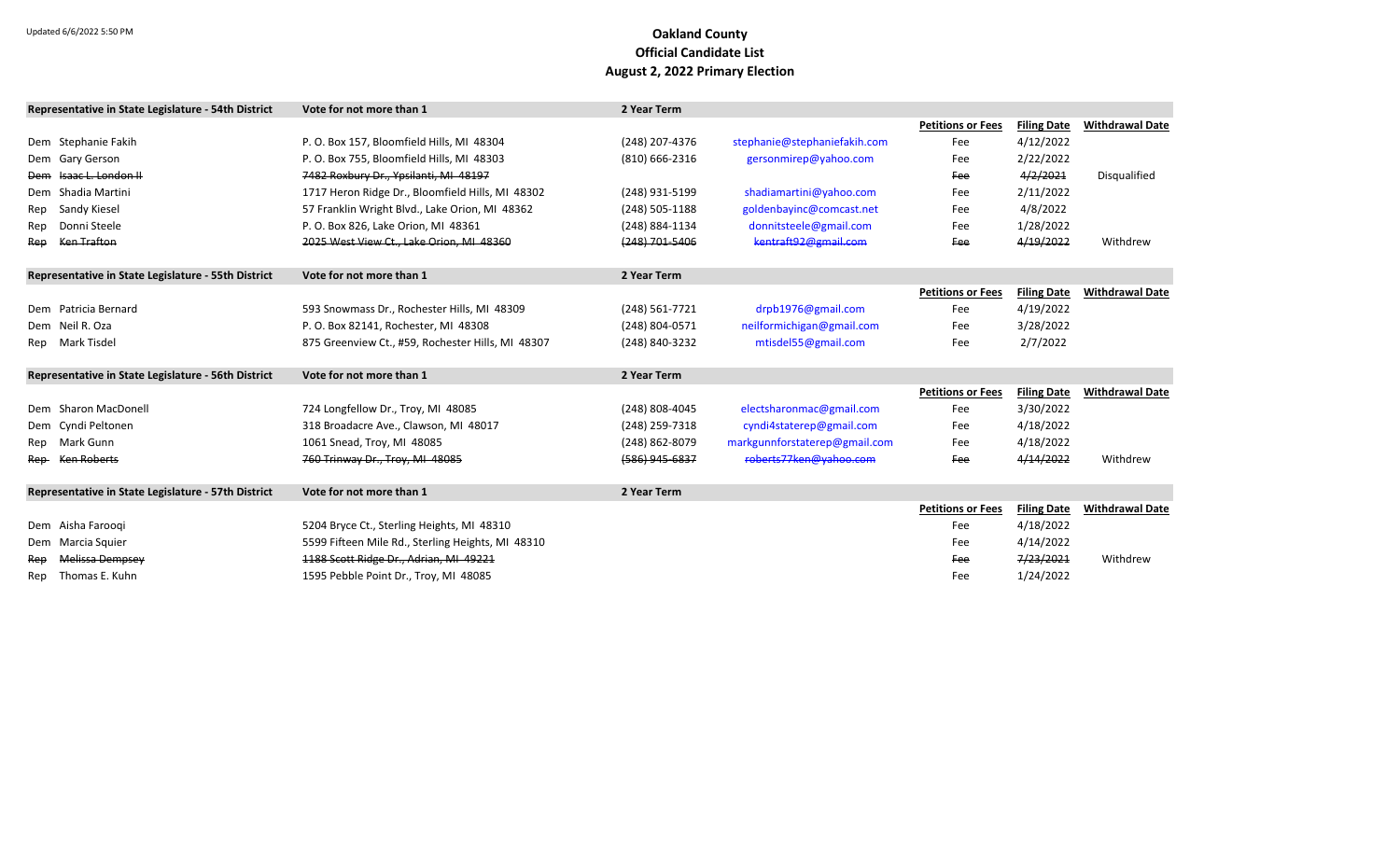|     | Representative in State Legislature - 66th District | Vote for not more than 1                    | 2 Year Term |                          |                    |                        |
|-----|-----------------------------------------------------|---------------------------------------------|-------------|--------------------------|--------------------|------------------------|
|     |                                                     |                                             |             | <b>Petitions or Fees</b> | <b>Filing Date</b> | <b>Withdrawal Date</b> |
|     | Dem Emily C. Busch                                  | P. O. Box 677, Oxford, MI 48371             |             | Fee                      | 3/15/2022          |                        |
| Rep | Andrew Arendoski                                    | 168 Minot St., Romeo, MI 48065              |             | Fee                      | 4/19/2022          |                        |
| Rep | Mary Berlingieri                                    | 61619 Crown Point Dr., Washington, MI 48094 |             | Fee                      | 4/19/2022          |                        |
| Rep | Jacob E. Newby                                      | 1362 Rochester Rd., Leonard, MI 48367       |             | Fee                      | 3/25/2022          |                        |
| Rep | Josh Schriver                                       | P. O. Box 451, Oxford, MI 48371             |             | Fee                      | 3/15/2022          |                        |
| Rep | <b>Charles Shelton</b>                              | 70110 Eldred Rd., Bruce, MI 48065           |             | Fee                      | 3/10/2022          |                        |
|     | Representative in State Legislature - 68th District | Vote for not more than 1                    | 2 Year Term |                          |                    |                        |
|     |                                                     |                                             |             | <b>Petitions or Fees</b> | <b>Filing Date</b> | <b>Withdrawal Date</b> |
|     | Dem Amie Carter                                     | 4307 Beechwood Ave., Burton, MI 48509       |             | Fee                      | 3/10/2022          |                        |
|     | Dem Raymond Freiberger                              | 3094 S. Term St., Burton, MI 48529          |             | Fee                      | 4/13/2022          |                        |
|     | Dem Cheri Hardmon                                   | 1205 Cedar Bend Dr., Grand Blanc, MI 48439  |             | Fee                      | 4/19/2022          |                        |
| Rep | Lynne Freiberger                                    | 3094 S. Term St., Burton, MI 48529          |             | Fee                      | 4/13/2022          |                        |
| Rep | David W. Martin                                     | 805 S. State Rd., #122, Davison, MI 48423   |             | Fee                      | 3/8/2022           |                        |
| Rep | Vern E. Miller                                      | 9170 Liverpool Ct., Grand Blanc, MI 48439   |             | Fee                      | 3/28/2022          |                        |
| Rep | Kristen Swanson                                     | 4161 Sandpiper Dr., Flint, MI 48506         |             | Fee                      | 3/21/2022          |                        |
|     | Representative in State Legislature - 72nd District | Vote for not more than 1                    | 2 Year Term |                          |                    |                        |
|     |                                                     |                                             |             | <b>Petitions or Fees</b> | <b>Filing Date</b> | <b>Withdrawal Date</b> |
|     | Dem Jacob William Crevier                           | 507 Ash St., Holly, MI 48442                |             | Fee                      | 4/14/2022          |                        |
|     | Dem Stacy Taylor                                    | 15566 Falk Rd., Holly, MI 48442             |             | Fee                      | 4/13/2022          |                        |
| Rep | <b>Brandy Bush</b>                                  | 5300 Owen Rd., Linden, MI 48451             |             | Fee                      | 4/15/2022          |                        |
| Rep | Mike Mueller                                        | 6127 Lobdell Rd., Linden, MI 48451          |             | Fee                      | 3/23/2022          |                        |
| Rep | Dylan J. Pescarolo                                  | 727 Cobbleston Dr., Fenton, MI 48430        |             | Fee                      | 1/5/2022           |                        |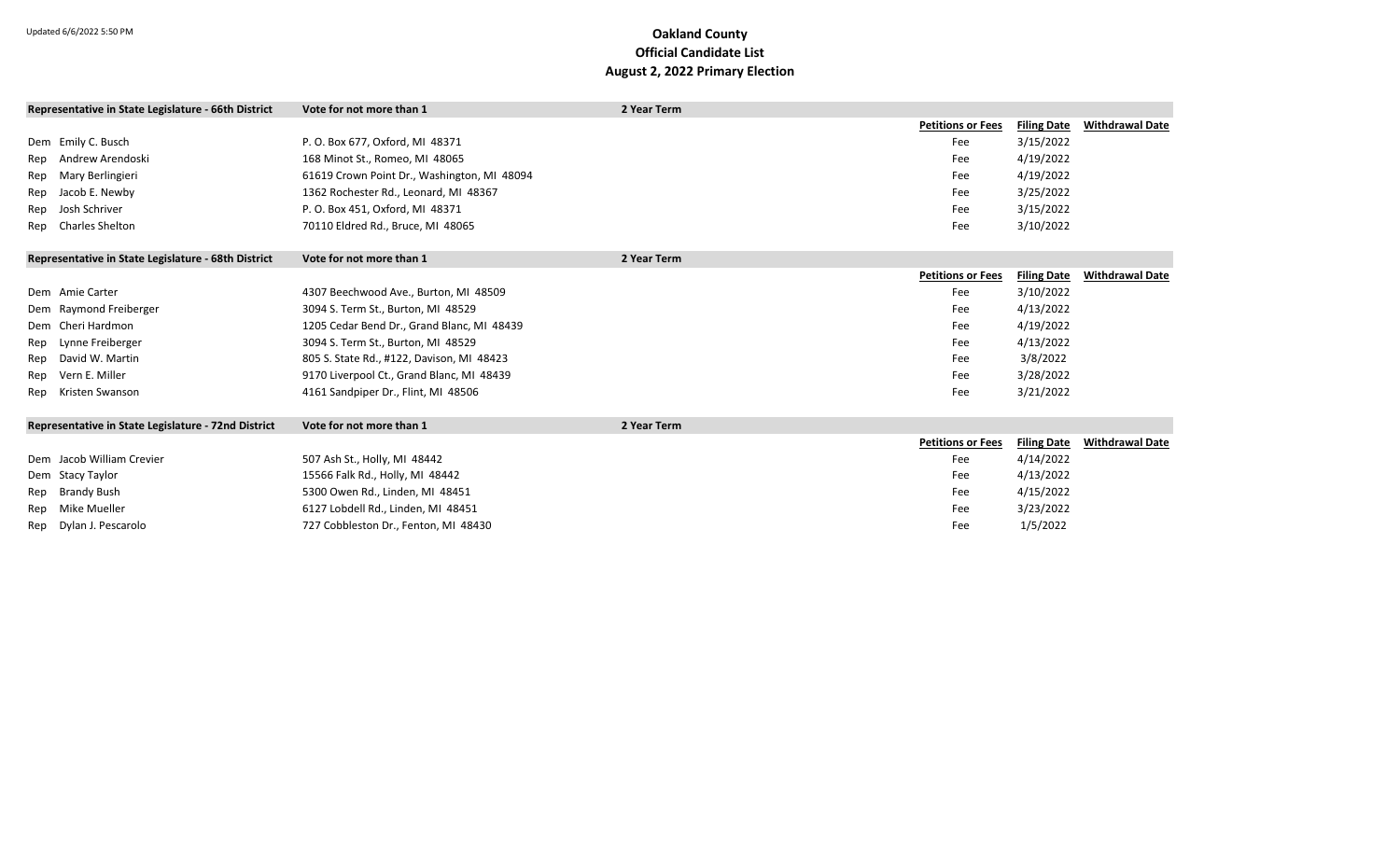| Vote for not more than 1                           | 2 Year Term                                                                                                                                                               |                                                                   |                                                                                                        |                                                                           |                                                                                              |
|----------------------------------------------------|---------------------------------------------------------------------------------------------------------------------------------------------------------------------------|-------------------------------------------------------------------|--------------------------------------------------------------------------------------------------------|---------------------------------------------------------------------------|----------------------------------------------------------------------------------------------|
|                                                    |                                                                                                                                                                           |                                                                   | <b>Petitions or Fees</b>                                                                               | <b>Filing Date</b>                                                        | <b>Withdrawal Date</b>                                                                       |
| 2915 Woodland Ave., Royal Oak, MI 48073            | (248) 894-6650                                                                                                                                                            | woodward4cc@yahoo.com                                             | Fee                                                                                                    | 4/13/2022                                                                 |                                                                                              |
| 1066 Vinsetta Blvd., Royal Oak, MI 48067           |                                                                                                                                                                           | votemeister@mich.com                                              | Fee                                                                                                    | 4/18/2022                                                                 |                                                                                              |
| Vote for not more than 1                           | 2 Year Term                                                                                                                                                               |                                                                   |                                                                                                        |                                                                           |                                                                                              |
|                                                    |                                                                                                                                                                           |                                                                   |                                                                                                        |                                                                           | <b>Withdrawal Date</b>                                                                       |
| 639 Hendrickson Blvd., Clawson, MI 48017           | (248) 259-6208                                                                                                                                                            |                                                                   | Fee                                                                                                    |                                                                           |                                                                                              |
| 760 Trinway Dr., Troy, MI 48085                    | (586) 945-6837                                                                                                                                                            | roberts77ken@yahoo.com                                            | Fee                                                                                                    | 4/19/2022                                                                 |                                                                                              |
|                                                    |                                                                                                                                                                           |                                                                   |                                                                                                        |                                                                           |                                                                                              |
|                                                    |                                                                                                                                                                           |                                                                   |                                                                                                        |                                                                           | <b>Withdrawal Date</b>                                                                       |
|                                                    |                                                                                                                                                                           |                                                                   |                                                                                                        |                                                                           |                                                                                              |
|                                                    |                                                                                                                                                                           |                                                                   |                                                                                                        |                                                                           |                                                                                              |
|                                                    |                                                                                                                                                                           |                                                                   |                                                                                                        |                                                                           |                                                                                              |
|                                                    |                                                                                                                                                                           |                                                                   |                                                                                                        |                                                                           |                                                                                              |
| Vote for not more than 1                           | 2 Year Term                                                                                                                                                               |                                                                   |                                                                                                        |                                                                           |                                                                                              |
|                                                    |                                                                                                                                                                           |                                                                   | <b>Petitions or Fees</b>                                                                               | <b>Filing Date</b>                                                        | <b>Withdrawal Date</b>                                                                       |
| 3170 Bloomfield Ln., #920, Auburn Hills, MI 48326  | (248) 805-5116                                                                                                                                                            | bonuccims@gmail.com                                               | Fee                                                                                                    | 4/18/2022                                                                 |                                                                                              |
| P. O. Box 81662, Rochester, MI 48308               | $(248)$ 662-2863                                                                                                                                                          | campaign@brendanformichigan.com                                   | Fee                                                                                                    | 3/18/2022                                                                 |                                                                                              |
| 2912 Churchill Rd., Auburn Hills, MI 48326         | (248) 495-4774                                                                                                                                                            | contact@kevinmcdaniel.com                                         | Fee                                                                                                    | 4/12/2022                                                                 |                                                                                              |
| 640 Creekside Circle, #105, Auburn Hills, MI 48326 | $(248)$ 635-2133                                                                                                                                                          | simswilbur386@gmail.com                                           | Fee                                                                                                    | 3/9/2022                                                                  |                                                                                              |
| Vote for not more than 1                           | 2 Year Term                                                                                                                                                               |                                                                   |                                                                                                        |                                                                           |                                                                                              |
|                                                    |                                                                                                                                                                           |                                                                   | <b>Petitions or Fees</b>                                                                               | <b>Filing Date</b>                                                        | <b>Withdrawal Date</b>                                                                       |
| 55 W. Burdick St., Oxford, MI 48371                | $(248)$ 688-6825                                                                                                                                                          | justinwillcock@gmail.com                                          | Fee                                                                                                    | 3/24/2022                                                                 |                                                                                              |
| 3661 High View Dr., Oxford, MI 48371               | (248) 572-7431                                                                                                                                                            | spiszforcommish@gmail.com                                         | Fee                                                                                                    | 1/20/2022                                                                 |                                                                                              |
|                                                    | Vote for not more than 1<br>926 Tanglewood Dr., Madison Heights, MI 48071<br>2836 Winter, Troy, MI 48083<br>520 E. Thirteen Mile Rd., Apt. 202, Madison Heights, MI 48071 | 2 Year Term<br>(248) 589-9207<br>(248) 390-6345<br>(760) 886-0192 | pennycplr@aol.com<br>gary.mcgillivray@yahoo.com<br>rondwyer@roninsureme.com<br>alguimichigan@gmail.com | <b>Petitions or Fees</b><br><b>Petitions or Fees</b><br>Fee<br>Fee<br>Fee | <b>Filing Date</b><br>3/23/2022<br><b>Filing Date</b><br>2/10/2022<br>4/19/2022<br>4/12/2022 |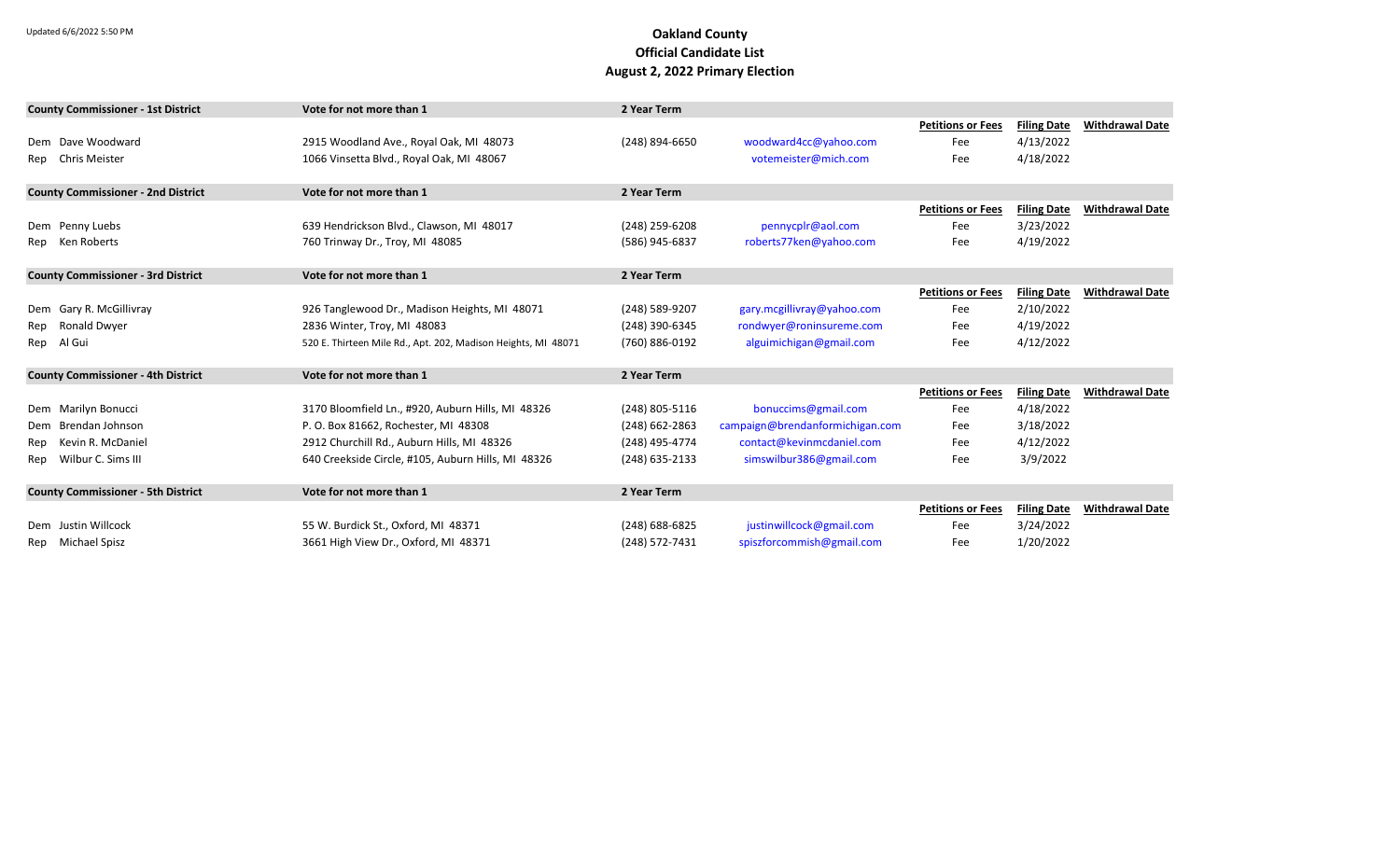| <b>County Commissioner - 6th District</b>  | Vote for not more than 1                              | 2 Year Term        |                           |                          |                    |                        |
|--------------------------------------------|-------------------------------------------------------|--------------------|---------------------------|--------------------------|--------------------|------------------------|
|                                            |                                                       |                    |                           | <b>Petitions or Fees</b> | <b>Filing Date</b> | <b>Withdrawal Date</b> |
| Dem Sarah B. Pounds                        | 2460 Eaton Gate Rd., Lake Orion, MI 48360             | (248) 505-2867     | sarahpounds83@yahoo.com   | Fee                      | 3/30/2022          |                        |
| Rep Michael J. Gingell                     | 583 Shady Oaks St., Lake Orion, MI 48362              | (248) 302-2301     | mikegingell2014@gmail.com | Fee                      | 4/8/2022           |                        |
| Rep Heather Smiley                         | 959 Hemingway Rd., Lake Orion, MI 48362               | (248) 622-9150     | electsmiley@outlook.com   | Fee                      | 4/12/2022          |                        |
| <b>County Commissioner - 7th District</b>  | Vote for not more than 1                              | 2 Year Term        |                           |                          |                    |                        |
|                                            |                                                       |                    |                           | <b>Petitions or Fees</b> | <b>Filing Date</b> | <b>Withdrawal Date</b> |
| Dem Kristin Watt                           | 102 S. 1st St., #3, Holly, MI 48442                   | (281) 235-9876     | kwatt2282@gmail.com       | Fee                      | 4/14/2022          |                        |
| Bob Hoffman<br>Rep                         | 2521 Rose Center Rd., Highland, MI 48356              | (248) 343-4554     | hoffm2521@comcast.net     | Fee                      | 2/8/2022           |                        |
| Rep Eileen Kowall                          | 2333 Cumberland Dr., White Lake, MI 48383             | (248) 425-9708     | ekowall@comcast.net       | Fee                      | 1/27/2022          |                        |
| <b>County Commissioner - 8th District</b>  | Vote for not more than 1                              | 2 Year Term        |                           |                          |                    |                        |
|                                            |                                                       |                    |                           | <b>Petitions or Fees</b> | <b>Filing Date</b> | <b>Withdrawal Date</b> |
| Dem Thomas J. Kurzyniec                    | 4815 Shoreline Blvd., Waterford, MI 48329             | (248) 242-0389     | tom.kurzyniec@gmail.com   | Fee                      | 3/24/2022          |                        |
| Rep Karen Joliat                           | 4181 Lakewood, Waterford, MI 48329                    | (248) 935-6133     | joliatk@yahoo.com         | Fee                      | 1/11/2022          |                        |
| <b>County Commissioner - 9th District</b>  | Vote for not more than 1                              | 2 Year Term        |                           |                          |                    |                        |
|                                            |                                                       |                    |                           | <b>Petitions or Fees</b> | <b>Filing Date</b> | <b>Withdrawal Date</b> |
| Dem Mark E. Holland                        | 1580 Pebble Beach Dr., Pontiac, MI 48340              | (248) 759-1755     |                           | Fee                      | 4/19/2022          |                        |
| Dem Angela Powell                          | 1044 Williamson Cir., Pontiac, MI 48340               | (248) 214-6395     | angelapowell12@gmail.com  | Fee                      | 3/25/2022          |                        |
| Rep Gjyste Nuculaj                         | 735 W. Huron St., P. O. Box 431986, Pontiac, MI 48343 | $(313) 559 - 6513$ | nuculajg@gmail.com        | Fee                      | 4/8/2022           |                        |
| <b>County Commissioner - 10th District</b> | Vote for not more than 1                              | 2 Year Term        |                           |                          |                    |                        |
|                                            |                                                       |                    |                           | <b>Petitions or Fees</b> | <b>Filing Date</b> | <b>Withdrawal Date</b> |
| Dem Kristen Nelson                         | 3860 Cass Elizabeth Rd., Waterford, MI 48328          | (248) 496-7968     | kdn8333@gmail.com         | Fee                      | 3/25/2022          |                        |
| Rep Vincent F. Sitto                       | 2043 Harbor Way, Keego Harbor, MI 48320               | (248) 755-2680     | vsitto@gmail.com          | Fee                      | 2/23/2022          |                        |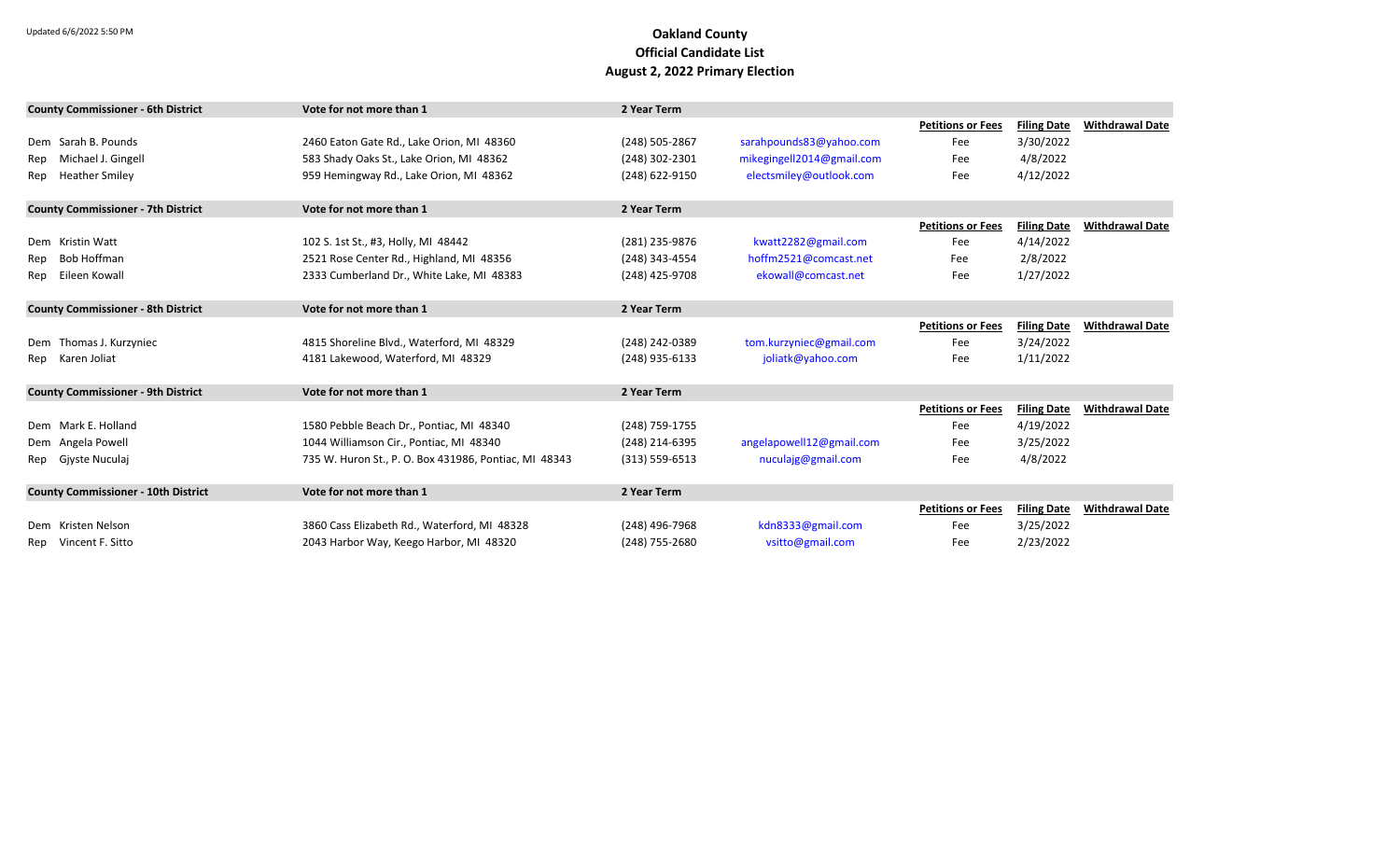| <b>County Commissioner - 11th District</b> | Vote for not more than 1                         | 2 Year Term      |                           |                          |                    |                        |
|--------------------------------------------|--------------------------------------------------|------------------|---------------------------|--------------------------|--------------------|------------------------|
|                                            |                                                  |                  |                           | <b>Petitions or Fees</b> | <b>Filing Date</b> | <b>Withdrawal Date</b> |
| Dem Marcia Gershenson                      | 5964 Winglake Rd., Bloomfield Hills, MI 48301    | (248) 808-1032   | mgershenson22@gmail.com   | Fee                      | 3/24/2022          |                        |
| Rep S. Dave Sullivan                       | 5545 Evergreen Ave., Orchard Lake, MI 48324      | (248) 497-9731   | thecreditguytv@gmail.com  | Fee                      | 4/6/2022           |                        |
| <b>County Commissioner - 12th District</b> | Vote for not more than 1                         | 2 Year Term      |                           |                          |                    |                        |
|                                            |                                                  |                  |                           | <b>Petitions or Fees</b> | <b>Filing Date</b> | <b>Withdrawal Date</b> |
| Dem Mike Smith                             | 8917 Glasgow Dr., White Lake, MI 48386           | $(248)$ 563-2621 | mikeforcc12@gmail.com     | Fee                      | 4/19/2022          |                        |
| Christopher Sommer<br><b>Dem</b>           | 8773 Buffalo Dr., Commerce, MI 48382             | $(248)$ 895-1538 | chris.sommer@comcast.net  | Fee                      | 4/4/2022           | 4/22/2022              |
| Christine A. Long<br>Rep                   | 1342 E. Commerce Rd., Commerce, MI 48382         | (248) 787-6247   | longc@oakgov.com          | Fee                      | 1/12/2022          |                        |
| Monica Yatooma<br>Rep                      | 1853 Applebrook Dr., Commerce, MI 48382          | (248) 798-8076   | yatoomam@hotmail.com      | Fee                      | 1/10/2022          |                        |
| <b>County Commissioner - 13th District</b> | Vote for not more than 1                         | 2 Year Term      |                           |                          |                    |                        |
|                                            |                                                  |                  |                           | <b>Petitions or Fees</b> | <b>Filing Date</b> | <b>Withdrawal Date</b> |
| Dem Jim Williams                           | 3147 Lakeview Blvd., Highland, MI 48356          | (248) 887-4472   | lakeviewblvd@comcast.net  | Fee                      | 3/24/2022          |                        |
| Connie Johnson<br>Rep                      | 1375 Indian Hills Ln., Milford, MI 48380         | (248) 766-1282   | vote4conniej@gmail.com    | Fee                      | 4/14/2022          |                        |
| Rep Phil Weipert                           | 135 N. Warren St., South Lyon, MI 48178          | (248) 437-7819   | pjweipert@aol.com         | Petitions                | 3/29/2022          |                        |
| <b>County Commissioner - 14th District</b> | Vote for not more than 1                         | 2 Year Term      |                           |                          |                    |                        |
|                                            |                                                  |                  |                           | <b>Petitions or Fees</b> | <b>Filing Date</b> | <b>Withdrawal Date</b> |
| Dem Ajay V. Raman                          | P. O. Box 45, Novi, MI 48376                     | (248) 916-9550   | ajay@voteajayraman.com    | Fee                      | 3/25/2022          |                        |
| Rep Robert Smiley                          | 2745 Hillcrest, Wixom, MI 48393                  | (313) 530-8024   | rsmiley@i-smiley.com      | Fee                      | 3/4/2022           |                        |
| <b>County Commissioner - 15th District</b> | Vote for not more than 1                         | 2 Year Term      |                           |                          |                    |                        |
|                                            |                                                  |                  |                           | <b>Petitions or Fees</b> | <b>Filing Date</b> | <b>Withdrawal Date</b> |
| Dem Gwen Markham                           | 45540 Violet Ln., Novi, MI 48374                 | (248) 921-9336   | gwenmarkham@gmail.com     | Fee                      | 1/25/2022          |                        |
| Ross Barranco<br>Rep                       | 31247 Barrington Dr., Novi, MI 48377             | (810) 513-6696   | ross barranco@hotmail.com | Fee                      | 4/1/2022           |                        |
| Michelle DiNardo<br>Rep                    | 37125 Fox Glen, Farmington Hills, MI 48331       | (248) 408-1894   | mmdinardo@yahoo.com       | Fee                      | 4/18/2022          |                        |
| Carolyn E. Shettler<br>Rep                 | 36700 Tanglewood Ln., Farmington Hills, MI 48331 | $(248)$ 219-4898 | cshettle@gmail.com        | Fee                      | 4/19/2022          | 4/22/2022              |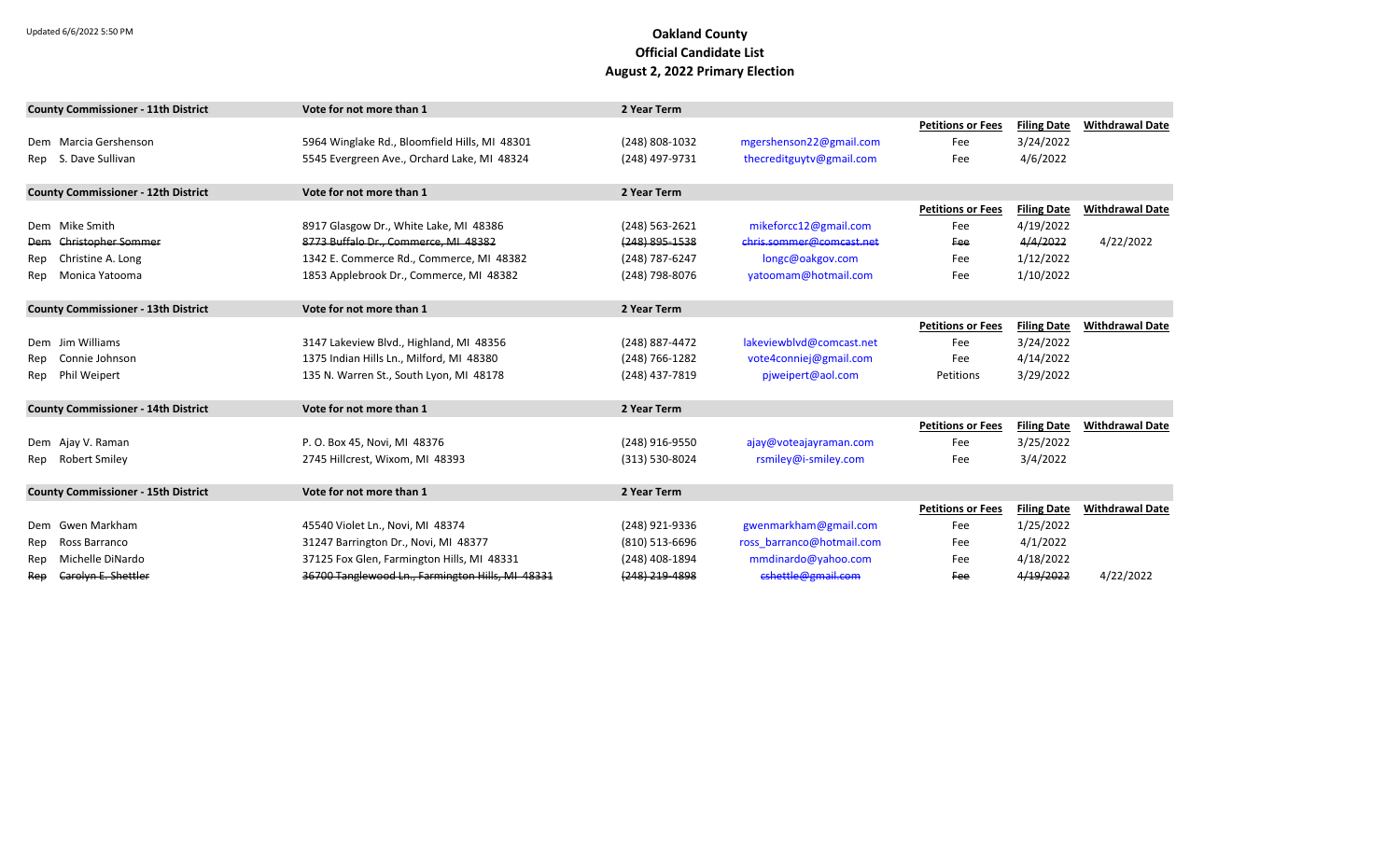|                                            | <b>County Commissioner - 16th District</b> | Vote for not more than 1                     | 2 Year Term                   |                                   |                          |                    |                        |
|--------------------------------------------|--------------------------------------------|----------------------------------------------|-------------------------------|-----------------------------------|--------------------------|--------------------|------------------------|
|                                            |                                            |                                              |                               |                                   | <b>Petitions or Fees</b> | <b>Filing Date</b> | <b>Withdrawal Date</b> |
|                                            | Dem William Miller                         | 31621 Lamar St., Farmington, MI 48336        | (313) 215-6927                | william.a.milleriii@gmail.com     | Fee                      | 3/10/2022          |                        |
| Rep                                        | Michael F. Mrozovich                       | 36546 Lansbury Ln., Farmington, MI 48335     | (248) 442-4910                | mmrozovi@gmail.com                | Fee                      | 4/11/2022          |                        |
|                                            | <b>County Commissioner - 17th District</b> | Vote for not more than 1                     | 2 Year Term                   |                                   |                          |                    |                        |
|                                            |                                            |                                              |                               |                                   | <b>Petitions or Fees</b> | <b>Filing Date</b> | <b>Withdrawal Date</b> |
|                                            | Dem Yolanda Smith Charles                  | 17580 Westland Ave., Southfield, MI 48075    | (248) 385-2927                | friendsofyolandacharles@gmail.com | Fee                      | 3/28/2022          |                        |
|                                            | Dem Lloyd C. Crews                         | 17239 New Jersey, Southfield, MI 48075       | (248) 832-3939                | chenier01@gmail.com               | Fee                      | 4/19/2022          |                        |
|                                            | Rep Aaron Tobin                            | 14150 Balfour, Oak Park, MI 48237            | (586) 770-3300                | tobin292@gmail.com                | Fee                      | 4/19/2022          |                        |
|                                            | <b>County Commissioner - 18th District</b> | Vote for not more than 1                     | 2 Year Term                   |                                   |                          |                    |                        |
|                                            |                                            |                                              |                               |                                   | <b>Petitions or Fees</b> | <b>Filing Date</b> | <b>Withdrawal Date</b> |
|                                            | Dem Janet Jackson                          | 26246 Summerdale Dr., Southfield, MI 48033   | (248) 910-6035                | janetjacksoncc1@gmail.com         | Fee                      | 2/24/2022          |                        |
|                                            | Rep Kat Phillips                           | 31265 Woodside Dr., Franklin, MI 48025       | (248) 590-0590                | info@kat4oaklandcounty.com        | Fee                      | 4/18/2022          |                        |
|                                            | <b>County Commissioner - 19th District</b> | Vote for not more than 1                     | 2 Year Term                   |                                   |                          |                    |                        |
|                                            |                                            |                                              |                               |                                   | <b>Petitions or Fees</b> | <b>Filing Date</b> | <b>Withdrawal Date</b> |
|                                            | Dem Charlie Cavell                         | 640 E. Marshall St., Ferndale, MI 48220      | (947) 500-1144                | cavell4commission@gmail.com       | Fee                      | 12/15/2021         |                        |
|                                            | Rep Joseph C. Pucci                        | 26685 Humber St., Huntington Woods, MI 48070 | (586) 914-4289                | josephpucci1@yahoo.com            | Fee                      | 4/7/2022           |                        |
|                                            | <b>Addison Township</b>                    |                                              |                               |                                   |                          |                    |                        |
| Vote for not more than 1<br><b>Trustee</b> |                                            | <b>Term Ending 11/20/2024</b>                |                               |                                   |                          |                    |                        |
|                                            |                                            |                                              |                               |                                   | <b>Petitions or Fees</b> | <b>Filing Date</b> | <b>Withdrawal Date</b> |
| Rep                                        | Mary A. Frost                              | 2700 Lakeville Rd., Oxford, MI 48370         | (248) 628-6415                | mafrostie56@gmail.com             | Petitions                | 4/5/2022           |                        |
| Rep                                        | Kenneth J. H. Matheis                      | 5465 Hosner Rd., Oxford, MI 48370            | (248) 431-4093                | ken@completeco.com                | Petitions                | 4/18/2022          |                        |
| Rep                                        | Ron Renaud                                 | 2673 E. Oakwood Rd., Oxford, MI 48370        | (248) 812-9858                | electronrenaud@outlook.com        | Fee                      | 4/12/2022          |                        |
| <b>Holly Township</b>                      |                                            |                                              |                               |                                   |                          |                    |                        |
|                                            | <b>Park Commissioner</b>                   | Vote for not more than 1                     | <b>Term Ending 11/20/2024</b> |                                   |                          |                    |                        |
|                                            |                                            |                                              |                               |                                   | <b>Petitions or Fees</b> | <b>Filing Date</b> | <b>Withdrawal Date</b> |
|                                            | Rep Kurt Miscovich                         | 208 College St., Holly, MI 48442             | (248) 709-1393                | kurtmisc@gmx.com                  | Petitions                | 4/11/2022          |                        |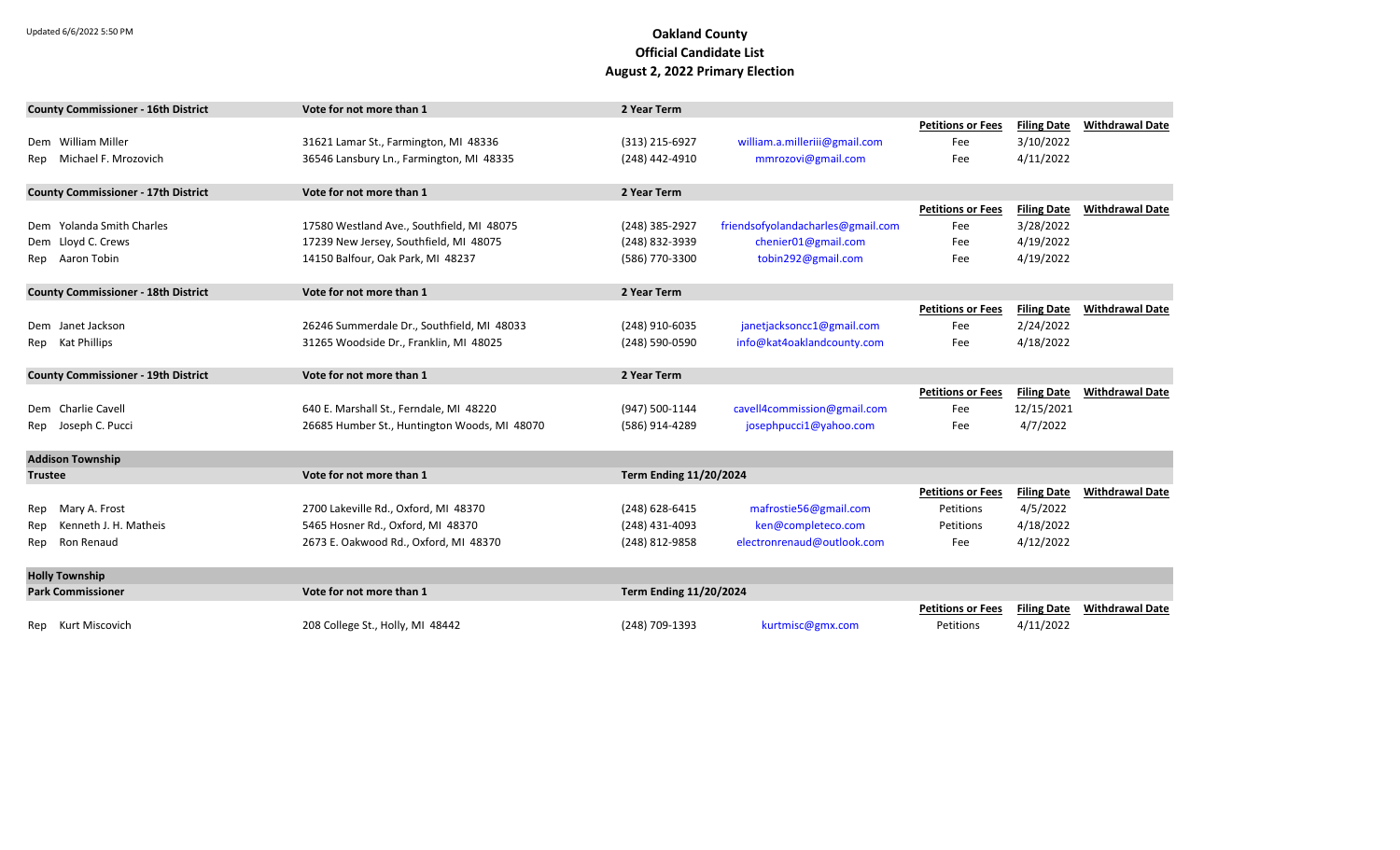|                                            | <b>Independence Township</b>                  |                                             |                               |                                  |                          |                    |                        |
|--------------------------------------------|-----------------------------------------------|---------------------------------------------|-------------------------------|----------------------------------|--------------------------|--------------------|------------------------|
|                                            | Vote for not more than 1<br><b>Supervisor</b> |                                             | <b>Term Ending 11/20/2024</b> |                                  |                          |                    |                        |
|                                            |                                               |                                             |                               |                                  | <b>Petitions or Fees</b> | <b>Filing Date</b> | <b>Withdrawal Date</b> |
| Rep                                        | Jose F. Aliaga                                | 7610 Clintonville Rd., Clarkston, MI 48348  | (248) 736-7163                | jose@josealiaga.com              | Fee                      | 4/19/2022          |                        |
| Rep                                        | Paul A. Brown                                 | 8684 Thendara Blvd., Clarkston, MI 48348    | (248) 884-1900                | paulbrownforsupervisor@gmail.com | Fee                      | 1/20/2022          |                        |
| Rep                                        | <b>Gerald Fisher</b>                          | 6745 Park Lake Dr., Clarkston, MI 48346     | (248) 514-9814                | fisherg@cooley.edu               | Fee                      | 3/21/2022          |                        |
| Rep                                        | Mark A. Petterson                             | 6716 Almond Ln., Clarkston, MI 48346        | (248) 343-3351                | mpetter126@comcast.net           | Fee                      | 3/28/2022          |                        |
|                                            | <b>Oakland Township</b>                       |                                             |                               |                                  |                          |                    |                        |
|                                            | <b>Park Commissioner</b>                      | Vote for not more than 1                    | <b>Term Ending 11/20/2024</b> |                                  |                          |                    |                        |
|                                            |                                               |                                             |                               |                                  | <b>Petitions or Fees</b> | <b>Filing Date</b> | <b>Withdrawal Date</b> |
|                                            | Rep Matthew Peklo                             | 650 Countryside Ln., Oakland, MI 48363      | (248) 842-9450                | matthewpeklo@gmail.com           | Fee                      | 4/18/2022          |                        |
|                                            | Rep Judy Workings                             | 188 Letts Rd., Oakland, MI 48363            | (586) 752-2372                | workings@comcast.net             | Petitions                | 3/17/2022          |                        |
|                                            |                                               |                                             |                               |                                  |                          |                    |                        |
|                                            | <b>Oxford Township</b>                        |                                             |                               |                                  |                          |                    |                        |
| Vote for not more than 1<br><b>Trustee</b> |                                               | <b>Term Ending 11/20/2024</b>               |                               |                                  |                          |                    |                        |
|                                            |                                               |                                             |                               |                                  | <b>Petitions or Fees</b> | <b>Filing Date</b> | <b>Withdrawal Date</b> |
|                                            | Rep Catherine Colvin                          | 1029 Chelsea Blvd., Oxford, MI 48371        | (248) 884-0555                | ccolvinatty@yahoo.com            | Fee                      | 3/29/2022          |                        |
|                                            |                                               |                                             |                               |                                  |                          |                    |                        |
|                                            | <b>Royal Oak Township</b>                     |                                             |                               |                                  |                          |                    |                        |
|                                            | <b>Treasurer</b>                              | Vote for not more than 1                    | <b>Term Ending 11/20/2024</b> |                                  |                          |                    |                        |
|                                            |                                               |                                             |                               |                                  | <b>Petitions or Fees</b> | <b>Filing Date</b> | <b>Withdrawal Date</b> |
|                                            | Dem JoeAnn Brown                              | 10394 Cloverdale Ave., Ferndale, MI 48220   | (248) 955-8440                | joeannbrown65@gmail.com          | Petitions                | 4/11/2022          |                        |
|                                            | Dem Genean Joshua                             | 21044 Westview, Ferndale, MI 48220          | (248) 259-2497                | geneanjoshua@gmail.com           | Petitions                | 4/19/2022          |                        |
|                                            | Dem Alicia L. Russell                         | 21077 Parkside Blvd., Ferndale, MI 48220    | (810) 471-8060                | a.l.felix86@gmail.com            | <b>Petitions</b>         | 4/19/2022          | 4/21/2022              |
|                                            |                                               |                                             |                               |                                  |                          |                    |                        |
|                                            | <b>Park Commissioner</b>                      | Vote for not more than 2                    | <b>Term Ending 11/20/2024</b> |                                  |                          |                    |                        |
|                                            |                                               |                                             |                               |                                  | <b>Petitions or Fees</b> | <b>Filing Date</b> | <b>Withdrawal Date</b> |
|                                            | Dem James Hardman, Jr.                        | 21034 Mitchelldale Ave., Ferndale, MI 48220 | (313) 728-6889                |                                  | Petitions                | 4/18/2022          |                        |
|                                            | Dem Armond Respress                           | 21323 Westview, Ferndale, MI 48220          | (248) 820-1825                | armondrespress@gmail.com         | Petitions                | 4/12/2022          |                        |
|                                            | Dem Courtney West                             | 8040 Cloverdale Ave., Ferndale, MI 48220    | $(313) 655 - 2132$            | mz.cjackson34@gmail.com          | Petitions                | 4/12/2022          |                        |